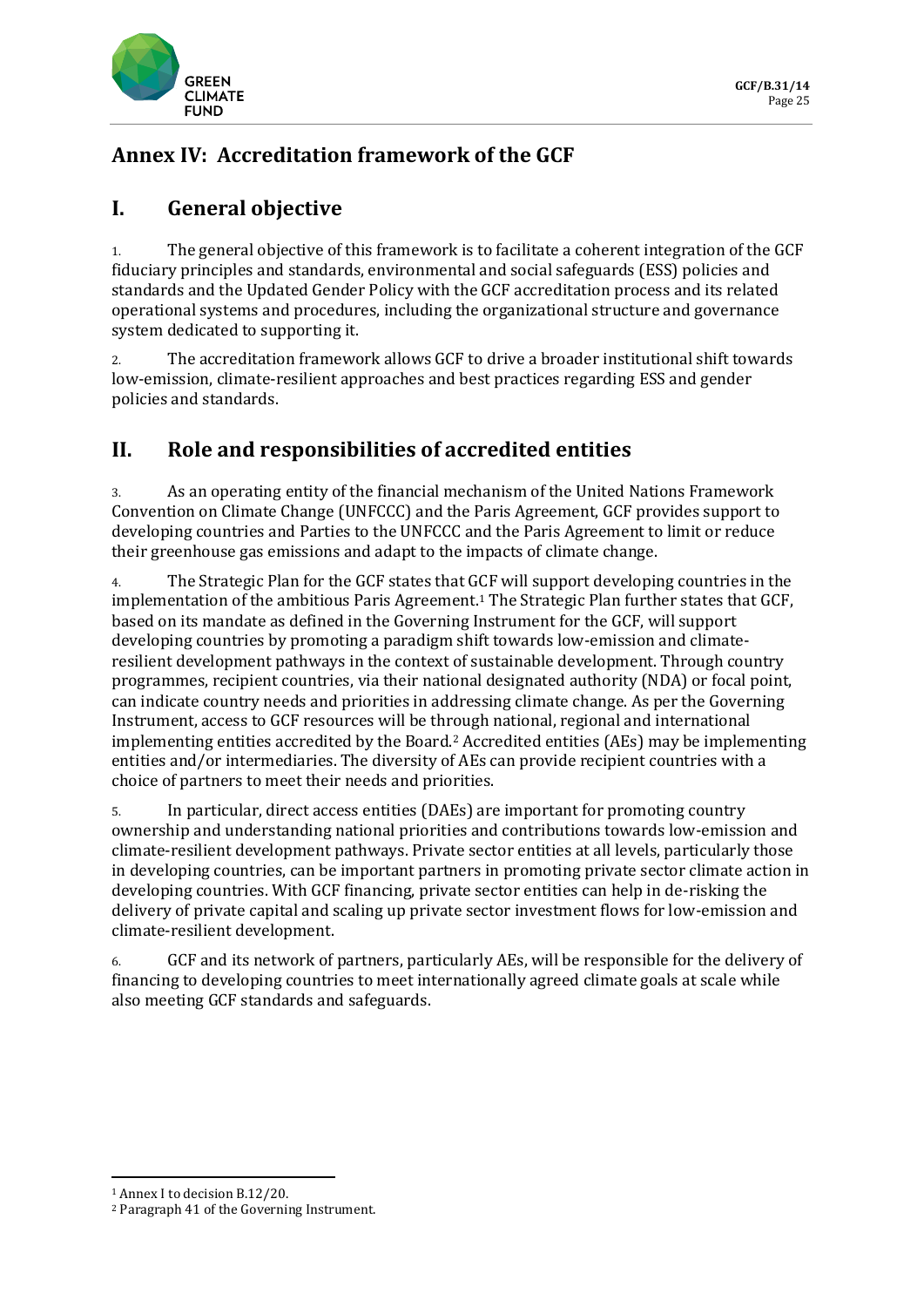

#### **Figure 1: GCF architecture**



Abbreviation: NDAs = national designated authorities.

- 7. Within the architecture of GCF (refer to figure 1 above):
- (a) On an operational level, AEs are expected to:
	- (i) Cover the full project and programme cycle in engaging with GCF, starting from engaging with developing countries via the NDA and focal point in order to respond to and align potential projects/programmes with country priorities, strategies, approaches and needs on climate change;
	- (ii) Develop and periodically update an entity work programme to deliver countryowned, high-impact proposals in a strategic manner;
	- (iii) Design projects and develop funding proposals to be considered by GCF for financing;
	- (iv) Where possible, undertake projects/programmes originated by other organizations (e.g. sponsorship); and
	- (v) Implement, deliver, monitor and report the results of such activities;<sup>3</sup> and
- (b) On an administrative level, including fiduciary and legal matters, AEs must:
	- (i) Demonstrate institutional capacities to undertake the overall management, implementation and oversight of climate change projects and programmes in line with the GCF fiduciary principles and standards, ESS policies and standards and the Updated Gender Policy (standards for GCF accreditation);
	- (ii) Provide evidence of institutional systems, policies and procedures in terms of those standards as well as the track record, as appropriate, of implementing such institutional systems, policies and procedures for undertaking the projects and programmes;
	- (iii) Demonstrate (a) their capacity to ensure that their downstream executing entities apply the same standards; and (b) their ability to monitor, report and

<sup>3</sup> Annex IV to decision B.17/09, paragraph (n).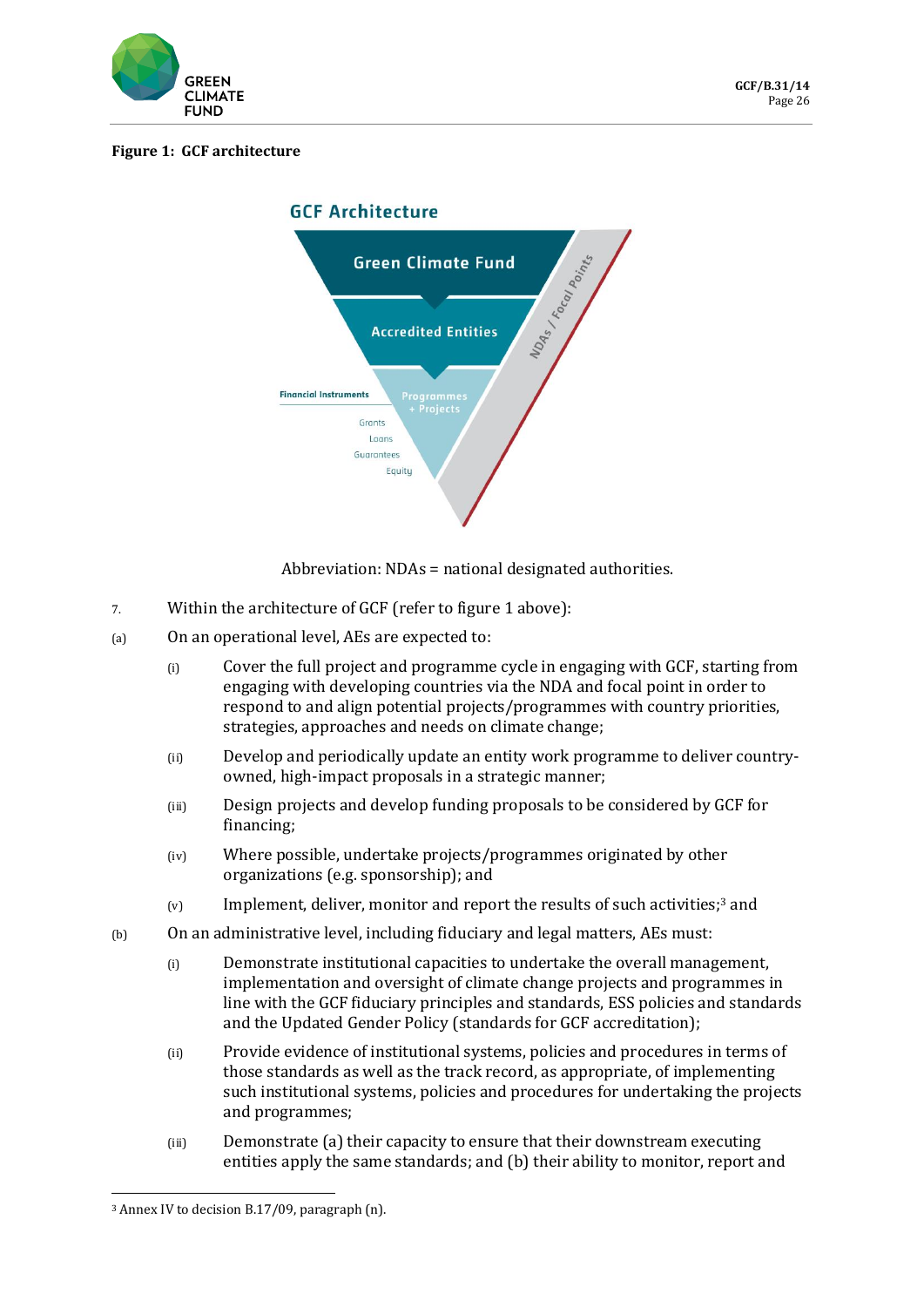

verify that the relevant GCF standards, safeguards and policies are being upheld; and

(iv) Possess independent legal personality and legal capacity to enter into legal agreements with GCF and undertake the relevant obligations on their own behalf, notably the accreditation master agreement (AMA) and any funded activity agreements (FAAs) resulting from approved funding proposals (or project/programme depending on financing size category).

8. The accreditation type of the AE, specifically the financing size category, financing modality (e.g. managing projects, awarding grants, on-lending, providing guarantees and/or undertaking equity investments) and environmental and social (E&S) risk category, govern the maximum scope within which the AE can submit a funding proposal for a project/programme.

9. The accreditation term for an AE is five years.<sup>4</sup> AEs are considered fully accredited to GCF upon the effectiveness of the AMA.<sup>5</sup> An AE will need to seek re-accreditation to GCF in order to maintain its status as an AE or its status as an AE will lapse at the end of its accreditation term.<sup>6</sup>

10. Once accredited, AEs may submit funding proposals that fall within their accreditation scope (e.g. financing size category, fiduciary functions and E&S risk category) for consideration by GCF. For example, an AE accredited for the specialized fiduciary criteria for project management and not accredited for the specialized fiduciary criteria for on-lending and/or blending (for loans) may seek GCF financing to manage a project/programme, but it may not on-lend GCF financing to executing entities or beneficiaries because it has not been accredited to do so.

11. GCF relies on the primary due diligence and the risk assessments performed by AEs.<sup>7</sup> The AEs are responsible for the overall management, implementation and supervision of activities financed by GCF and are expected to administer funds disbursed with the same degree of care as they use in the administration of their own funds. This includes management and oversight of executing entities. Executing entities are entities through which GCF financing is channelled, entities which use GCF financing for the purposes of a GCF-funded project/programme or a part thereof (such as a specific component), or entities that execute or carry out all or part of a GCF-funded project/programme. In each case, the executing entity performs its duties under the overall guidance, management or supervision of the implementing entity or intermediary (e.g. the AE). An AE may also act as an executing entity. $8$ 

12. The Secretariat and the independent Technical Advisory Panel conduct second-level due diligence on funding proposals submitted by AEs.<sup>9</sup>

13. GCF and the AE sign an AMA,<sup>10</sup> which contains the overarching terms and conditions codifying the partnership and relationship between GCF and the AE. For each project/programme approved by the Board, GCF and the AE sign an FAA.

14. GCF also seeks to incentivize AEs to transform their overall portfolio beyond assets financed by GCF to contribute to meeting the objectives of GCF, the UNFCCC and the Paris Agreement. To that end, the re-accreditation decision by the Board will take into account the

<sup>4</sup> Decision B.11/10, annex I, paragraph 6, states, "The accreditation of an entity to the GCF is valid for a fixed term of five years or less, depending on the terms of accreditation, in accordance with decision B.10/07."

<sup>5</sup> Decision B.23/11, paragraph (a).

<sup>6</sup> Decision B.24/13, paragraph (a) and annex XXVI to the decision.

<sup>7</sup> Annex XXVII to decision B.12/31.

<sup>8</sup> Refer to clause 1.01 of the AMA template contained in annex XXVI to decision B.12/31, available at [https://www.greenclimate.fund/document/accreditation-master-agreement.](https://www.greenclimate.fund/document/accreditation-master-agreement)

<sup>9</sup> In decision B.17/09, paragraph (o), the Board requested the Secretariat to define the nature, scope and extent of second-level due diligence and submit the same to the Board for its consideration no later than April 2018.

<sup>10</sup> Decision B.12/31 and annex XXVI to the decision.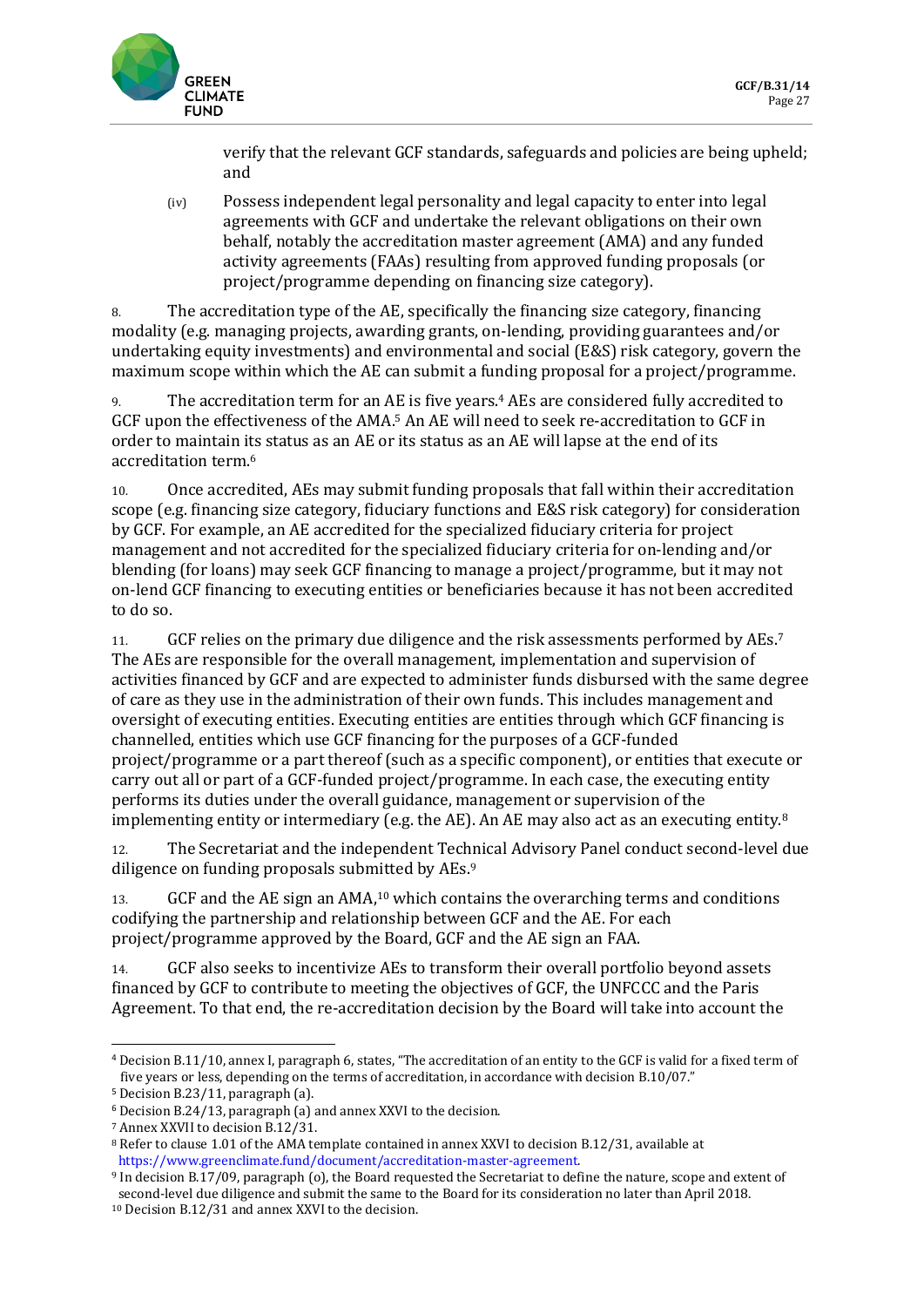

Secretariat and Accreditation Panel's assessment of the extent to which the AE's overall portfolios of activities, beyond those funded by GCF, have evolved in this direction during the accreditation period.<sup>11</sup>

### **III. Guiding principles for the GCF accreditation process**

15. Pending consideration of a strategic approach to accreditation, the guiding principles for the GCF accreditation process will consist of:

- (a) Best practices and continuous update. The GCF fiduciary principles and standards, ESS policies and standards and the Updated Gender Policy will consistently be in line with international best practices and standards and systematically endeavor to reflect the best of the experience and lessons learned by relevant institutions, as well as lessons learned from its own experiences with fiduciary principles and standards, ESS policies and standards and gender policies;
- (b) Accountability, transparency, fairness and professionalism. Its governance system, procedures and organizational approach will ensure accountability, transparency, fairness and adequate professionalism in the accreditation process and across all operational procedures, allowing for reasonable levels of assurance and comparability with regard to the presence and performance of the required institutional capacities;
- (c) A dynamic process that is reliable, credible and flexible. Its modalities will pursue rigorous, independent, objective and systematic assessment and review processes, while giving due attention to special circumstances of applicant entities through a fitfor-purpose accreditation approach.<sup>12</sup> A dynamic accreditation process will aim to enable potential entities to increase their scope of activities as their capacity increases over time;
- (d) Coherence and integration with other relevant provisions of GCF. The GCF fiduciary principles and standards, ESS policies and standards, the Updated Gender Policy and general accreditation procedures will be consistent and properly linked with other relevant elements of GCF governance, particularly the GCF Independent Redress Mechanism, Information Disclosure Policy, Monitoring and Accountability Framework (MAF) for AEs, and other elements as appropriate;
- (e) Readiness and effectiveness. The accreditation process will allow for readiness and preparatory support prior to, during and after accreditation in the context of direct access and the different capacities and capabilities of countries and institutions to enhance country ownership, with a view to facilitating capacity-building; and
- (f) Efficiency in terms of cost, time and resources, both to GCF and the applicant. Processes and procedures should be streamlined, through simplifying or eliminating unnecessary steps and by upgrading information technology support systems, as appropriate.

### **IV. Standards for GCF accreditation**

16. The following standards, as may be amended from time to time, apply to GCF accreditation.

<sup>11</sup> Paragraph 35 of the GCF Monitoring and Accountability Framework contained in annex I to decision B.11/10. The policy is available a[t https://www.greenclimate.fund/document/monitoring-and-accountability-framework](https://www.greenclimate.fund/document/monitoring-and-accountability-framework-accredited-entities)[accredited-entities.](https://www.greenclimate.fund/document/monitoring-and-accountability-framework-accredited-entities)

<sup>12</sup> Decision B.08/02. The guidelines are available a[t https://www.greenclimate.fund/document/guidelines](https://www.greenclimate.fund/document/guidelines-operationalization-fit-purpose-accreditation-approach)[operationalization-fit-purpose-accreditation-approach.](https://www.greenclimate.fund/document/guidelines-operationalization-fit-purpose-accreditation-approach)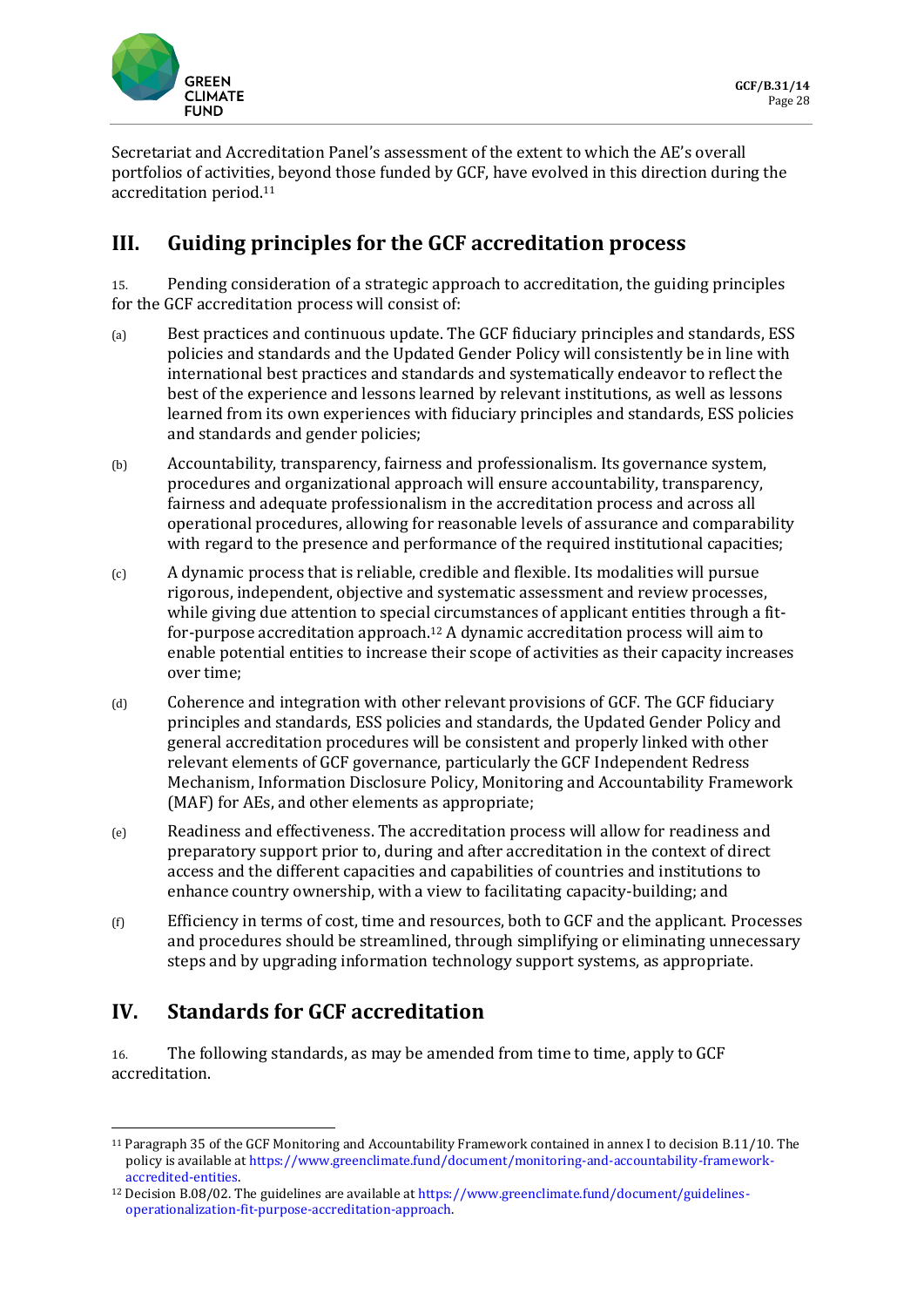

# 4.2 Fiduciary principles and standards

17. The GCF fiduciary principles and standards distinguish between basic fiduciary criteria, which are applicable to all applicants, and specialized fiduciary criteria, which will reflect the institutional capacities necessary to deliver against the GCF objectives and in accordance with the scope of responsibilities entrusted to the AE. The specialized fiduciary standards include those for project management, grant award and/or funding allocation mechanisms, and onlending and/or blending (for loans, equity and/or guarantees).

18. The GCF initial fiduciary principles and standards are illustrated in table 1 below:

|                                       | Purpose                                                | Scope                                                                                                                                                                                                                                                                          |
|---------------------------------------|--------------------------------------------------------|--------------------------------------------------------------------------------------------------------------------------------------------------------------------------------------------------------------------------------------------------------------------------------|
| <b>Basic</b><br>fiduciary<br>criteria | Key administrative<br>and financial<br>capacities      | General management and administrative capacities<br>$\bullet$<br>Financial management and accounting<br>Internal and external audit<br>Control frameworks<br>Procurement                                                                                                       |
|                                       | Transparency and<br>accountability                     | Disclosure of conflicts of interest<br>Code of ethics<br>Capacity to prevent or deal with financial<br>mismanagement and other forms of malpractice<br>Investigations<br>Anti-money laundering and countering the financing of<br>$\bullet$<br>terrorism                       |
| Specialized<br>fiduciary<br>criteria  | Project management                                     | Project preparation and appraisal (from concept to full<br>$\bullet$<br>funding proposal)<br>Project oversight and control<br>٠<br>Monitoring and evaluation<br>Project-at-risk systems and related project risk<br>$\bullet$<br>management capabilities                       |
|                                       | Grant award and/or<br>funding allocation<br>mechanisms | Grant award procedures<br>$\bullet$<br>Transparent allocation of financial resources<br>Public access to information on beneficiaries and<br>results<br>Good standing with regard to multilateral funding<br>$\bullet$<br>(e.g. through recognized public expenditure reviews) |

**Table 1: Purpose and scope of the basic and specialized fiduciary standards**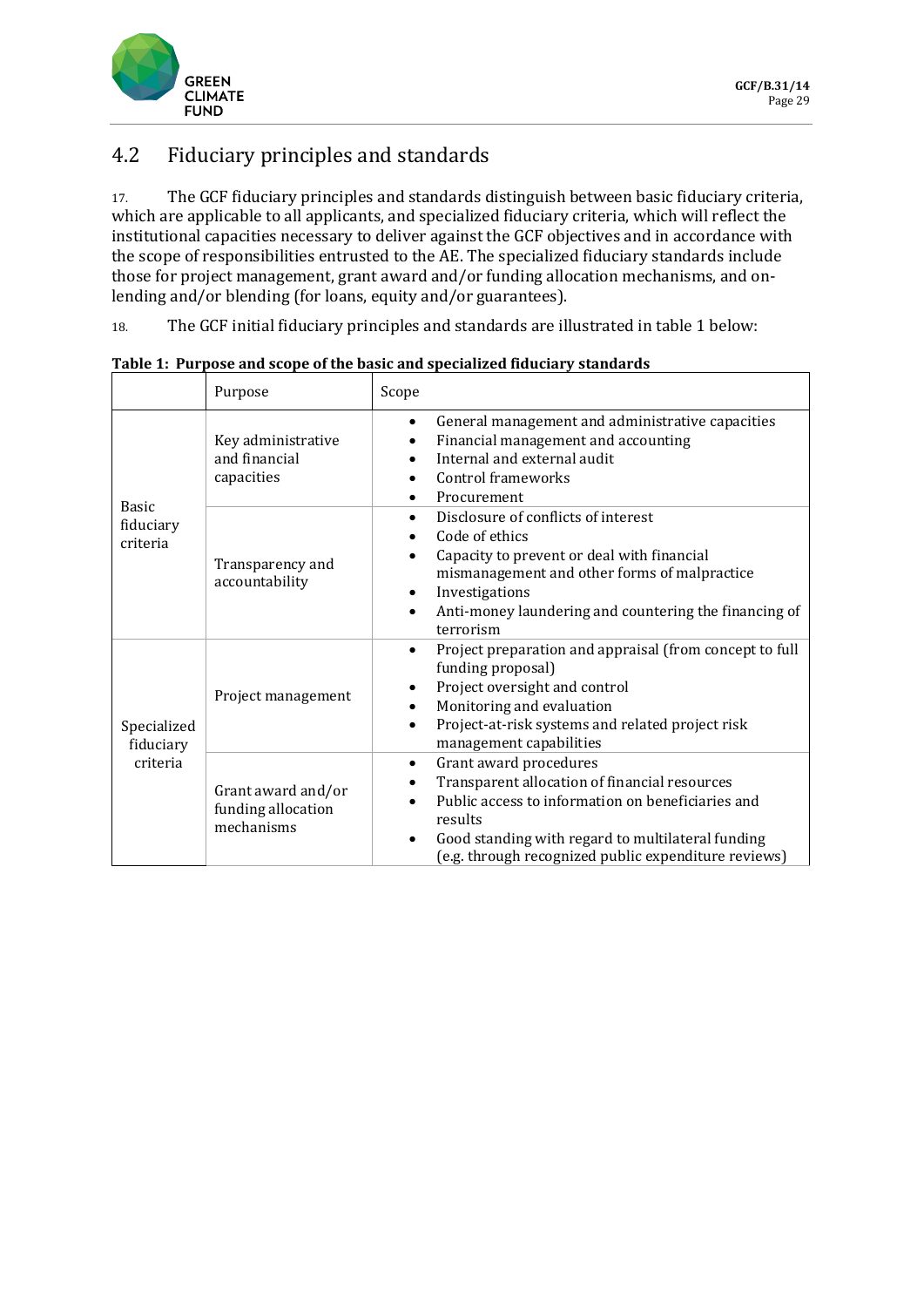

| Purpose                                                                   | Scope                                                                                                                                                                                                                                                                                                                                                                                                                                                                                                                                                                                                                                                                                                                                                                                                                                                                                                                                                                                                                                                                                                                          |
|---------------------------------------------------------------------------|--------------------------------------------------------------------------------------------------------------------------------------------------------------------------------------------------------------------------------------------------------------------------------------------------------------------------------------------------------------------------------------------------------------------------------------------------------------------------------------------------------------------------------------------------------------------------------------------------------------------------------------------------------------------------------------------------------------------------------------------------------------------------------------------------------------------------------------------------------------------------------------------------------------------------------------------------------------------------------------------------------------------------------------------------------------------------------------------------------------------------------|
| On-lending and/or<br>blending (for loans,<br>equity and/or<br>guarantees) | Appropriate registration and/or licensing by a<br>$\bullet$<br>financial oversight body or regulator in the country<br>and/or internationally, as applicable<br>Track record, institutional experience and existing<br>$\bullet$<br>arrangements and capacities for on-lending and<br>blending with resources from other international or<br>multilateral sources<br>Creditworthiness<br>Due diligence policies, processes and procedures<br>$\bullet$<br>Financial resource management, including analysis of<br>the lending portfolio of the intermediary<br>Public access to information on beneficiaries and<br>results<br>Investment management, policies and systems,<br>$\bullet$<br>including in relation to portfolio management<br>Capacity to channel funds transparently and<br>$\bullet$<br>effectively, and to transfer the GCF funding advantages<br>to final beneficiaries<br>Financial risk management, including asset liability<br>management<br>Governance and organizational arrangements,<br>$\bullet$<br>including relationships between the treasury function<br>and the operational side (front desk) |

19. The GCF fiduciary principles and standards will form the fiduciary criteria against which GCF will assess applicants for accreditation to GCF and will be applied according to the fit-forpurpose accreditation approach.<sup>13</sup> Once accredited, AEs will be required to fully meet these criteria for as long as the entity intends to retain its accreditation status with and commitments to GCF.

- 20. The GCF fiduciary principles and standards to be applied in accreditation include:
- (a) Initial fiduciary principles and standards (decision B.07/02);
- (b) Policy on the Protection of Whistleblowers and Witnesses (decision B.BM-2018/21) to the extent applicable to accreditation;<sup>14</sup>
- (c) Anti-Money Laundering and Countering the Financing of Terrorism Policy (decision B.18/10) to the extent applicable to accreditation;<sup>15</sup> and
- (d) Policy on Prohibited Practices (decision B.22/19) to the extent applicable to accreditation.<sup>16</sup> <sup>17</sup>

<sup>13</sup> Decision B.08/02.

<sup>&</sup>lt;sup>14</sup> Decision B.BM-2018/21, paragraph (c), requests the Secretariat, in consultation with the Accreditation Committee and the Independent Integrity Unit, to revise the initial basic fiduciary standards (as adopted through decision B.07/02, paragraph (b)) to ensure that that Counterparties have effective whistleblower and witness protection policies and practices in place that are comparable to those set out in this Policy.

<sup>&</sup>lt;sup>15</sup> Decision B.23/15, paragraph (b), requests the Accreditation Committee, in consultation with the Head of the Independent Integrity Unit, to consider the best way to integrate the Anti-Money Laundering and Countering the Financing of Terrorism Policy in the interim fiduciary standards and present to the Board a proposal for its consideration in 2019 as a matter of urgency. A proposal on integration has yet to be presented to the Board for its consideration. After adoption by the Board of the revised initial fiduciary standards, the accreditation process may be amended to reflect them.

<sup>&</sup>lt;sup>16</sup> The Policy on Prohibited Practices adopted in decision B.22/19 replaces the General Policy on Prohibited Practices adopted by the Board in decision B.12/31, paragraph (h). The policy is available at [https://www.greenclimate.fund/document/policy-prohibited-practices.](https://www.greenclimate.fund/document/policy-prohibited-practices)

<sup>17</sup> Decision B.14/01, paragraph (e) notes that the Head of the Integrity Unit is to develop the full set of policies relating to prohibited practices, anti-money laundering and countering the financing of terrorism and present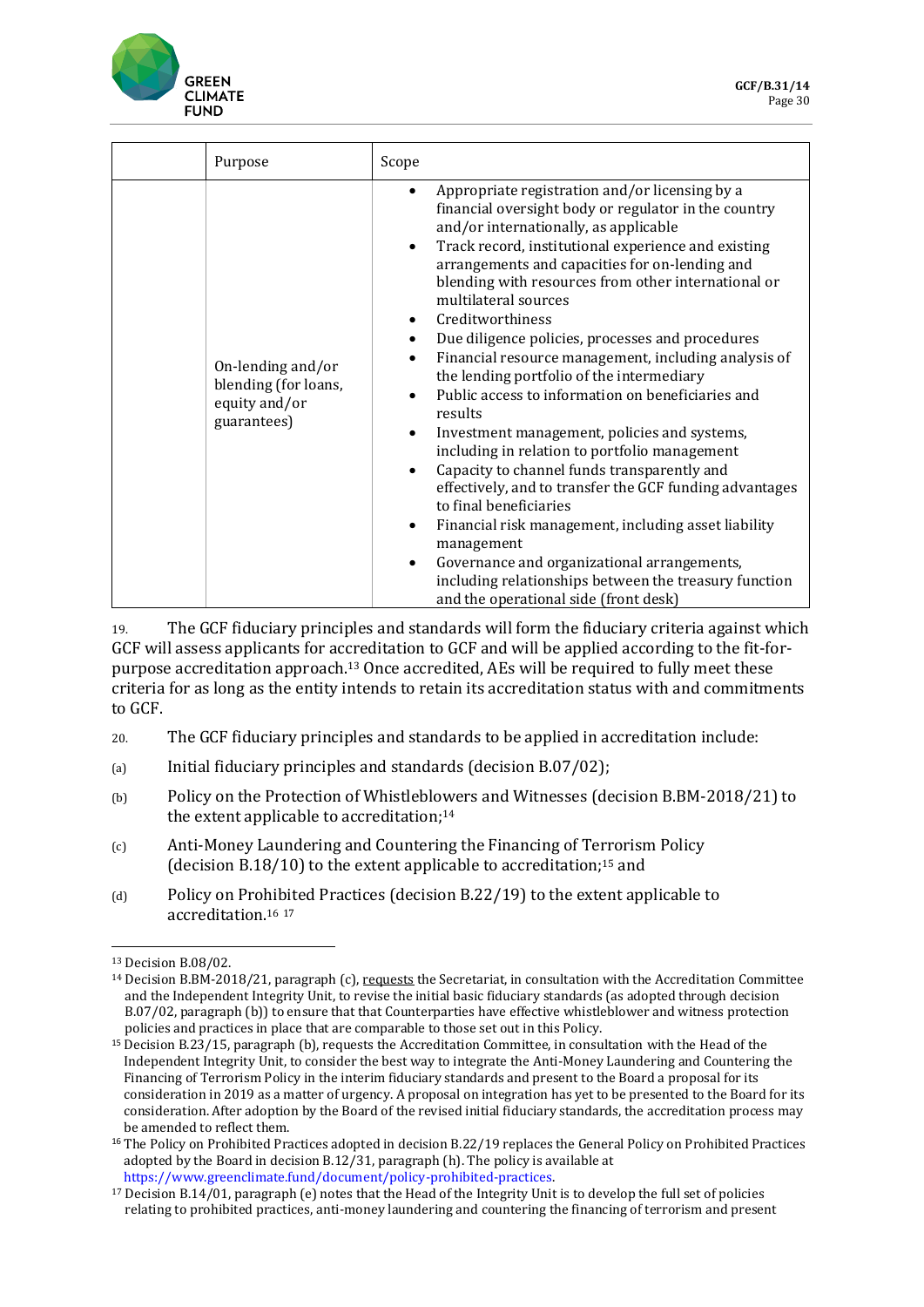

21. Scale of intended activities. Irrespective of the scale of activities to be funded with GCF resources, all entities will have to meet the GCF basic fiduciary standards and any applicable specialized fiduciary standards in order to be accredited. An entity can only access funding at a scale that is within its capacity to manage in accordance with the GCF fiduciary standards. The Accreditation Panel will use its expert judgment to determine whether the capacity demonstrated by the AE for each applicable fiduciary standard is adequate in the light of the scale of funding it will access from GCF. The Accreditation Panel may recommend to the Board that an entity be accredited to access funding within one of the following categories at a maximum, commensurate with its track record and demonstrated capacity:<sup>18</sup>

- (a) Micro (maximum total projected costs at the time of application, irrespective of the portion that is funded by GCF, of up to and including USD 10 million for an individual project or programme);
- (b) Small (maximum total projected costs at the time of application, irrespective of the portion that is funded by GCF, of above USD 10 million and up to and including USD 50 million for an individual project or programme);
- (c) Medium (maximum total projected costs at the time of application, irrespective of the portion that is funded by GCF, of above USD 50 million and up to and including USD 250 million for an individual project or programme); and
- (d) Large (total projected costs at the time of application, irrespective of the portion that is funded by GCF, of above USD 250 million for an individual project or programme).

### 4.3 Environmental and social safeguards

22. The GCF Revised Environmental and Social Policy,<sup>19</sup> the ESS standards (including regarding indigenous peoples),<sup>20</sup> and the Information Disclosure Policy<sup>21</sup> regarding requirements to disclose E&S information for category A/intermediation 1 and category B/intermediation 2 projects/programmes identify the principles and standards related to environmental and social safeguards that AEs will be required to meet. Institutional capacities necessary to deliver against the GCF objectives and in accordance with these policies and standards will be assessed during accreditation.

23. In addition, the GCF Revised Environmental and Social Policy and the ESS standards contain the requirements that, in cases where there may be environmental and/or social risks

these to the Board for its consideration as early as feasible in 2017 as a matter of urgency; and decision B.14/01 paragraph (f) further requests the Accreditation Committee in consultation with the Head of the Independent Integrity Unit to consider the best way to integrate such policies in the interim fiduciary standards, and present to the Board a proposal for its consideration as early as feasible in 2017 as a matter of urgency.

<sup>&</sup>lt;sup>18</sup> This applies to entities and funding proposals to be considered by the Board after the consideration of this document by the Board. It does not prejudice decisions taken by the Board previously on the accreditation of entities and approval of funding proposals.

<sup>19</sup> Decision B.BM-2021/18. The Revised Environmental and Social Policy as compared to the the "Environmental and social management system: Environmental and Social Policy" adopted in decision B.19/10, which it replaced, does not include any revisions to section 6.1 on accreditation, and apply to GCF-financed activities.

<sup>&</sup>lt;sup>20</sup> Decision B.07/02. The Board has adopted the International Finance Corporation Performance Standards as the interim ESS standards that will be guided by the International Finance Corporation guidance notes, which provide more detail on each Performance Standard, until its own ESS standards are fully developed and adopted by GCF. The Board, in its decision B.07/02, paragraph (d), also decided to complete the development of the GCF's own ESS and accordingly, in decision B.23/02, approved the proposed approach for the development of GCF ESS standards and requested the Secretariat to proceed with said development. The interim standards are available at [https://www.greenclimate.fund/document/interim-environmental-and-social-safeguards-fund-performance](https://www.greenclimate.fund/document/interim-environmental-and-social-safeguards-fund-performance-standards-international)[standards-international.](https://www.greenclimate.fund/document/interim-environmental-and-social-safeguards-fund-performance-standards-international)

<sup>21</sup> Decision B.12/35. The policy is available a[t https://www.greenclimate.fund/document/information-disclosure](https://www.greenclimate.fund/document/information-disclosure-policy)[policy.](https://www.greenclimate.fund/document/information-disclosure-policy)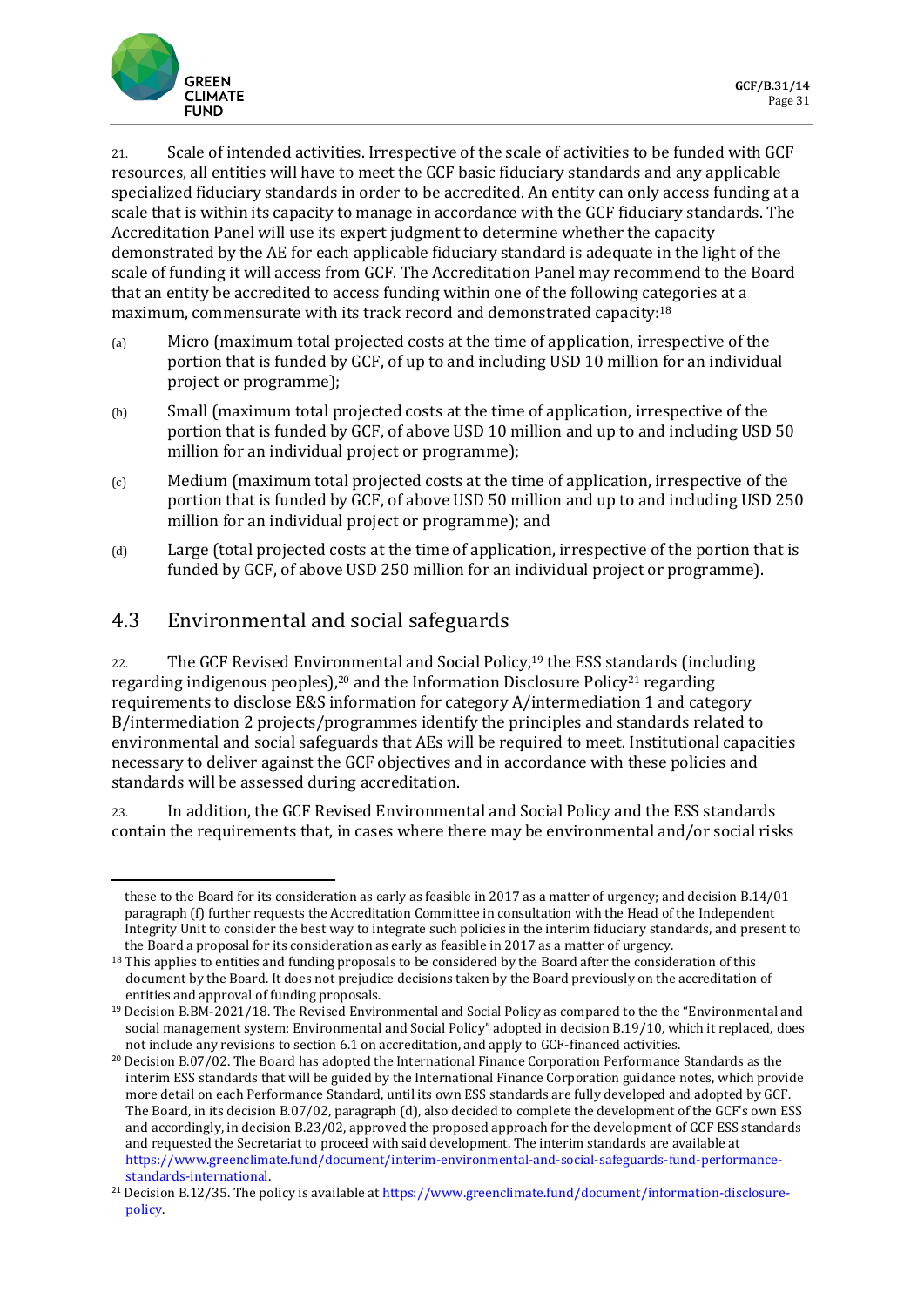

and impacts, AEs must ensure that the executing entities they oversee and manage comply with the GCF ESS standards in relation to projects and programmes supported financially by GCF.

24. The ESS standards consist of eight standards with the first one (Performance Standard 1: Assessment and management of environmental and social risks and impacts) applying to all entities seeking to become accredited and AEs at the institutional level, and at the project/programme level.

- 25. Performance Standard 1 establishes the importance of:
- (a) An environmental and social management system and integrated assessment to identify the E&S impacts, risks and opportunities of funding proposals;
- (b) Effective community engagement through the disclosure of project-related information and consultation with affected communities on matters that directly affect them;
- (c) Management, monitoring, review and reporting of E&S performance throughout the life of the project or programme; and
- (d) Engagement with affected communities or other stakeholders throughout the project or programme life cycle, including on communications and grievance mechanisms.

26. At the project/programme level, AEs will be required to apply the ESS standards, in accordance with the environmental and social management system per Performance Standard 1, the GCF Revised Environmental and Social Policy,<sup>22</sup> and the GCF Indigenous Peoples Policy, to all projects and programmes, as well as to individual projects or activities within a programme or under financial intermediation, financed through the resources of GCF. The Revised Environmental and Social Policy reaffirms the GCF's commitment to addressing Sexual Exploitation, Sexual Abuse, and Sexual Harassment (SEAH) and applies to GCF-financed activities. The GCF's Revised Policy on the Prevention and Protection from SEAH also contains, as its third guiding principle, that GCF and its Covered Individuals shall not enter into future engagements with those who condone, encourage, participate in, or engage in SEAH in GCFrelated activities.<sup>23</sup>

27. Performance standards 2–8 establish objectives and requirements to avoid and minimize and, where residual impacts remain, compensate/offset the risks and impacts to workers, affected communities and the environment. While all relevant E&S risks and potential impacts should be considered as part of the assessment, performance standards 2–8 describe potential E&S risks and impacts that require particular attention.

28. Performance standards 2–8 will be utilized in a modular way as needed. Where environmental or social (including SEAH) risks and impacts are identified, the AE is required to manage them in accordance with the ESS standards through the relevant executing entity(ies) that the AE oversees and manages.

#### **4.3.2. Scaled risk-based approach**

29. The application of the ESS standards will be implemented in a risk-based manner and not in a one-size-fits-all approach. This approach will ensure that E&S requirements and processes are commensurate to their level of risk and, coupled with the modular application of the ESS standards, will not slow down or overburden minimal-to-no E&S risk projects/programmes.

<sup>22</sup> Decision B.BM-2021/08. The Revised Environmental and Social Policy replaces the Environmental and Social Policy adopted by the Board in decision B.19/10 with respect to projects and programmes approved at or after the thirty-second meeting of the Board. The Revised Environmental and Social Policy is available at <https://www.greenclimate.fund/document/revised-environmental-and-social-policy>

<sup>23</sup> Decision B.BM-2021/08. The policy is available at [https://www.greenclimate.fund/sites/default/files/document/seah-policy.pdf.](https://www.greenclimate.fund/sites/default/files/document/seah-policy.pdf)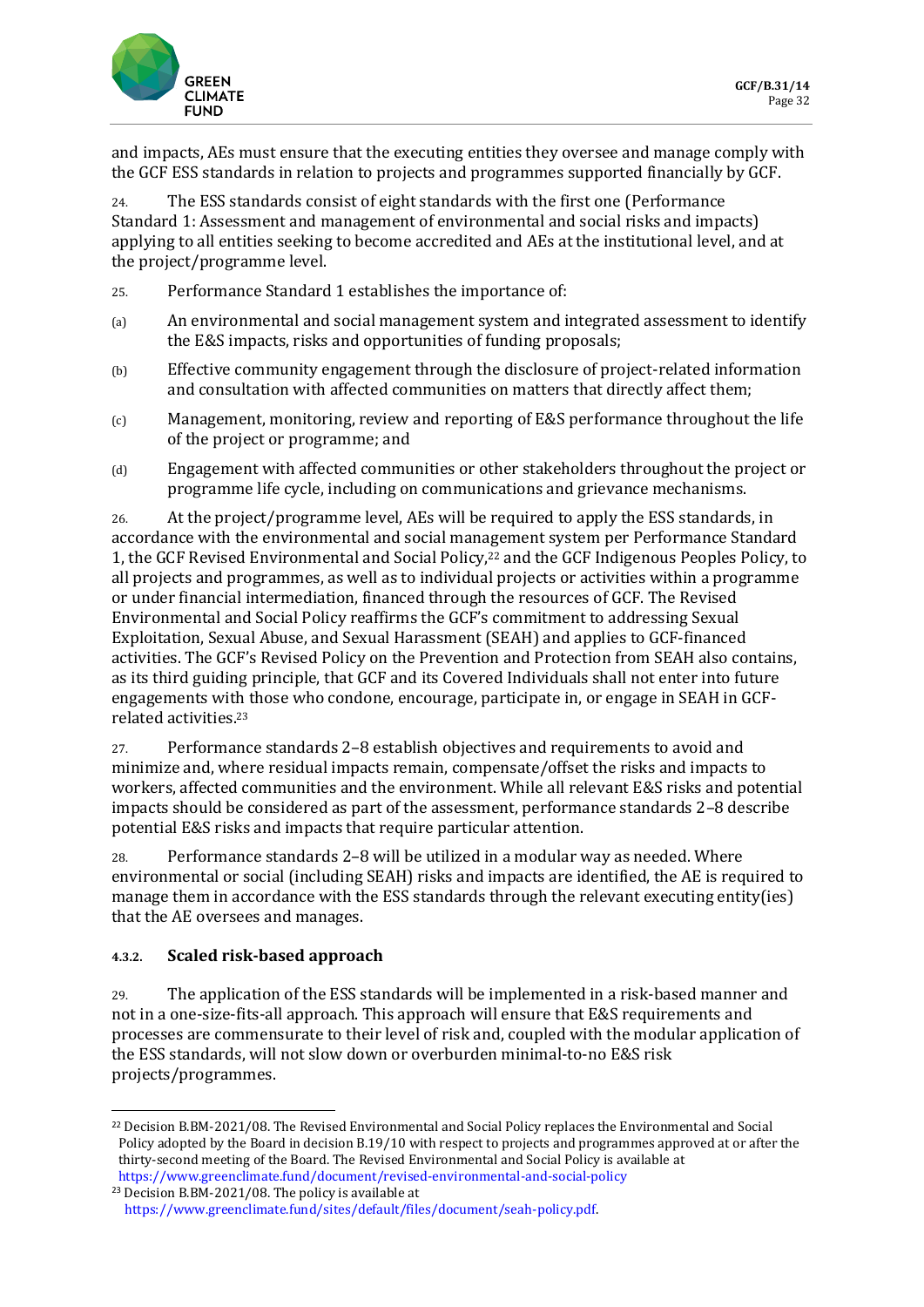

30. This approach also provides GCF with a tool for judging exposure to E&S risks, both at the individual project level and at the portfolio level.

31. AEs are required to have the capacity and a system for screening funding proposals in order to identify the potential E&S risks and/or impacts and to determine if any potential inconsistencies with the ESS standards are insurmountable and/or not manageable over a reasonable period of time.

32. Funding proposals wherein the AE will utilize its accreditation for the specialized fiduciary standard for project management will thus fit into the following E&S risk categories:

- (a) Category A: activities with potential significant adverse environmental and/or social risks and/or impacts that, individually or cumulatively, are diverse, irreversible or unprecedented;
- (b) Category B: activities with potential limited adverse environmental and/or social risks and/or impacts that, individually or cumulatively, are few, generally site-specific, largely reversible and readily addressed through mitigation measures; and
- (c) Category C: activities with minimal or no adverse environmental and/or social risks and/or impacts.

33. Funding proposals wherein the AE will intermediate (e.g. utilize its accreditation for the specialized fiduciary standard for grant award and/or funding allocation mechanisms or the specialized fiduciary standard for on-lending and/or blending (for loans, equity and/or guarantees) activities involving investments through financial intermediation functions or through delivery mechanisms involving financial intermediation) are divided into the following E&S risk levels:

- (a) High level of intermediation (I1): when an intermediary's existing or proposed portfolio includes, or is expected to include, financial exposure to activities with potential significant adverse environmental and/or social risks and/or impacts that, individually or cumulatively, are diverse, irreversible or unprecedented;
- (b) Medium level of intermediation (I2): when an intermediary's existing or proposed portfolio includes, or is expected to include, substantial financial exposure to activities with potential limited adverse environmental and/or social risks and/or impacts that are few, generally site-specific, largely reversible, and readily addressed through mitigation measures; and includes no activities with potential significant adverse environmental and/or social risks and/or impacts that, individually or cumulatively, are diverse, irreversible, or unprecedented; and
- (c) Low level of intermediation (I3): when an intermediary's existing or proposed portfolio includes financial exposure to activities that predominantly have minimal or negligible adverse environmental and/or social risks and/or impacts.

34. Additional guidance on screening and categorizing GCF-financed activities provides further information on screening and categorizing environmental and social risks of activities supported through GCF resources.<sup>24</sup>

### **4.3.3. Environmental and social information disclosure**

35. In accordance with the Information Disclosure Policy,<sup>25</sup> with respect to project and programme funding proposals (including medium to high level of intermediation) that have

<sup>&</sup>lt;sup>24</sup> Sustainability guidance note: screening and categorizing GCF-financed activities can be accessed at [https://www.greenclimate.fund/sites/default/files/document/sustainability-guidance-note-screening-and](https://www.greenclimate.fund/sites/default/files/document/sustainability-guidance-note-screening-and-categorizing-gcf-financed-activities.pdf)[categorizing-gcf-financed-activities.pdf.](https://www.greenclimate.fund/sites/default/files/document/sustainability-guidance-note-screening-and-categorizing-gcf-financed-activities.pdf)

<sup>25</sup> Decision B.12/35 and annex XXIX thereto.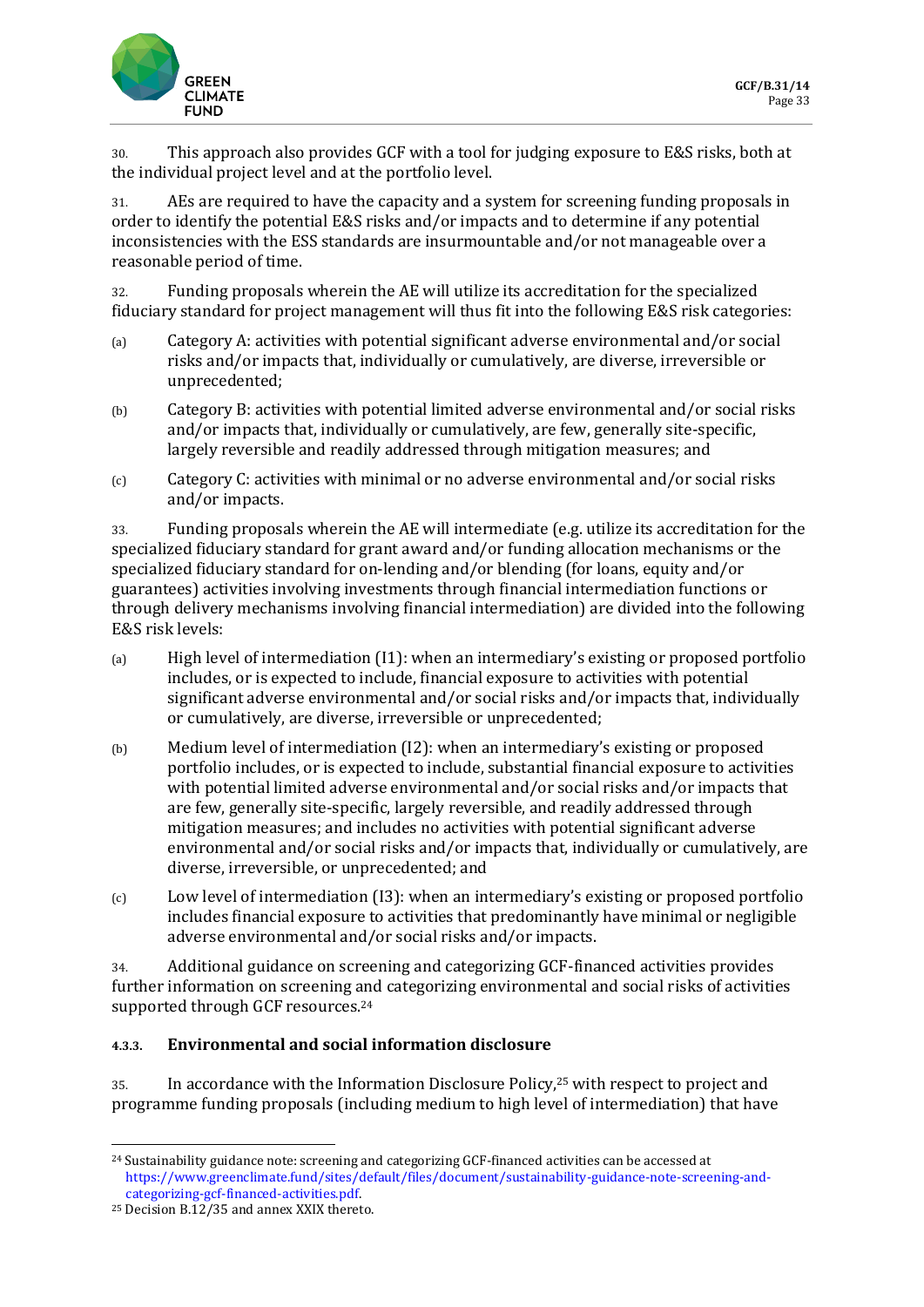

limited to significant adverse environmental and/or social risks and/or impacts, AEs shall disclose and announce to the public and, via the Secretariat, to the Board and active observers various ESS reports for certain minimum durations. The ability of the applicant to meet such requirements will be assessed in the accreditation process.

### 4.4 Gender

36. The GCF adopted the Updated Gender Policy. <sup>26</sup> As per the Updated Gender Policy, AEs are required to have policies, procedures and competencies in place with which to implement the Updated Gender Policy. AEs shall also dedicate the necessary financial, human and other resources, as appropriate, to comply with the principles and requirements of the Updated Gender Policy. The ability of the applicant to meet the principles and requirements contained in the Updated Gender Policy will be assessed during the accreditation process.

37. At the project/programme level, the AE will be responsible for implementing the Updated Gender Policy as it relates to the GCF-approved project/programme through incountry project identification and implementation, as well as for results reporting. The application of the GCF guidelines on the initial socioeconomic and gender assessments and ESS standards as they relate to the project/programme is mandatory.

# **V. Accreditation approaches**

38. Entities may seek accreditation through two approaches (refer to figure 2 below):

- (a) Institutional accreditation; or
- (b) Project-specific assessment approach (PSAA).

39. Institutional accreditation allows GCF to build a network of long-term partners not only through the delivery of projects, but also by building institutions. In institutional accreditation, GCF assesses an organization's institutional systems, policies and procedures in place that meet the GCF policies and standards referred to in section IV above, as well as the track record of applying said systems. The institutional capacities of an organization to meet the GCF policies and standards is reflected in an accreditation type comprising (a) a maximum project or programme size category; (b) fiduciary functions; and (c) a maximum E&S risk level within which an AE can undertake projects/programmes with GCF funding. AEs, once accredited, can submit funding proposals within the scope of their accreditation and engage with GCF on multiple projects.

40. PSAA is a complementary approach to institutional accreditation that allows GCF to target specific projects/programmes. PSAA focuses on assessing whether the entity can undertake the proposed project/programme in line with the standards for GCF accreditation. In doing so, PSAA aims to provide a more fit-for-purpose approach compared with institutional accreditation in relation to the intended projects/programmes. Assessment of the entity's capability to implement the proposed project/programme is undertaken alongside the review of the funding proposal. Additionally, it aims to broaden access to GCF for entities for whom the institution-wide approach to accreditation does not as readily respond to the nature and number of projects they intend to develop with GCF support, and the higher transaction costs associated with the process.

<sup>&</sup>lt;sup>26</sup> The Updated Gender Policy was adopted in decision B.24/12 and is contained in annex XXIII to that decision and replaces the Gender Policy adopted by the Board in decision B.09/11 and annex XIII thereto. The policy can be accessed a[t https://www.greenclimate.fund/document/gender-policy.](https://www.greenclimate.fund/document/gender-policy)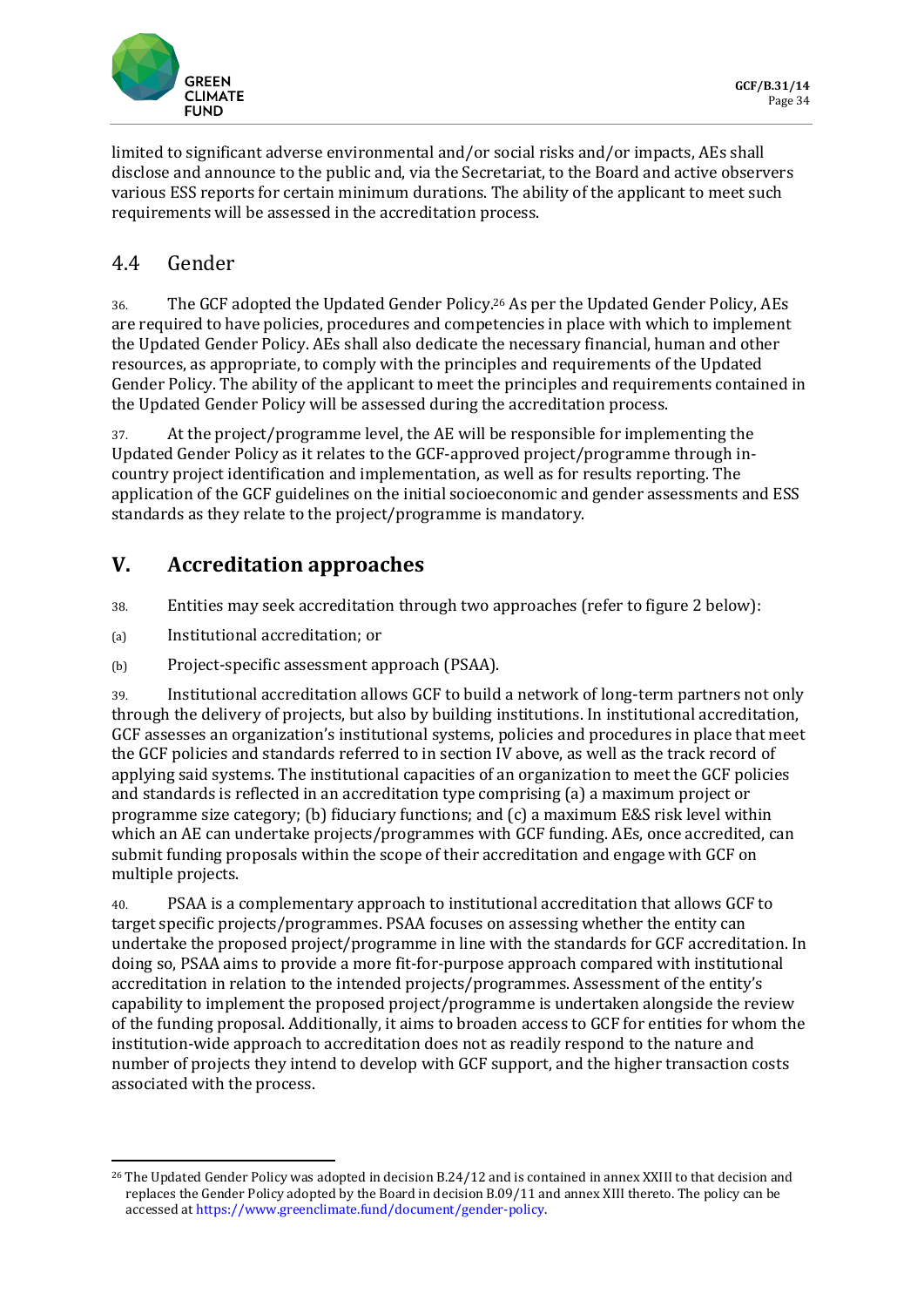

#### **Figure 2: Overview of accreditation approaches: institutional accreditation and the projectspecific assessment approach**



Abbreviation: TAP = independent Technical Advisory Panel.

41. Entities may be encouraged to seek institutional accreditation after undergoing the PSAA should they have the potential to be a long-term partner and show interest in aligning their institutional systems to the standards of GCF accreditation. The institutional capacity checks related to the delivery of the targeted project/programme under the PSAA would be used to inform the institutional accreditation process in the context of whether the entity could be an appropriate partner for channelling GCF resources to developing countries through projects/programmes similar to the PSAA project/programme, noting that the broader institution-wide systems and capacities for a potential portfolio of projects/programmes will be assessed in institutional accreditation.

## **VI. Institutional accreditation process**

42. The GCF institutional accreditation process will be based on three main stages (refer to figure 3 below):

- (a) Stage I: nomination, institutional assessment and readiness;
- (b) Stage II: accreditation review and decision; and
- (c) Stage III: final arrangements.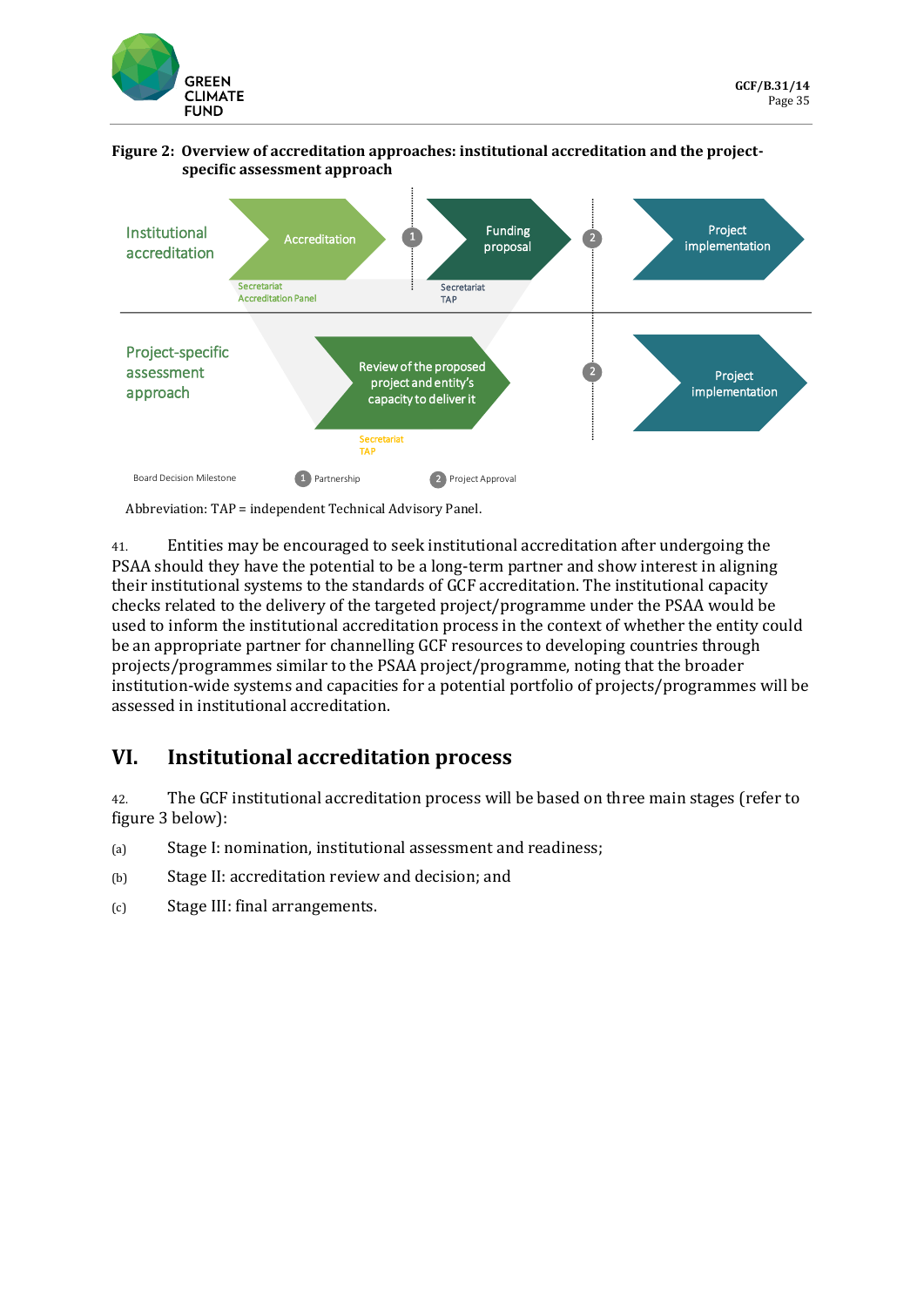

#### **Figure 3: Overview of the accreditation process**



Abbreviation: NDA = national designated authority.

43. GCF will accept and review applications on a rolling basis. Applicant entities will request access to the digital accreditation platform<sup>27</sup> and submit their application for accreditation in accordance with operational procedures developed by the Secretariat. Applicants will also have to include a communication indicating nomination from the relevant NDA/focal point, if applicable.

### 6.1 Stage I: Nomination, institutional assessment and readiness

44. The overall purpose of this stage is to determine whether applicant entities show strategic fit with GCF and the role of an AE, sufficient preparedness, and institutional capabilities to progress to Stage II in the GCF accreditation process.

45. Applicants may pursue accreditation to GCF using one of two access modalities:

- (a) Direct access (for subnational, national and regional entities that are registered in a developing country that will implement projects in developing countries only, including the country where they are registered); and
- (b) International access (for international entities, including United Nations agencies, multilateral development banks, international financial institutions and regional institutions).

46. NDAs/focal points are expected to develop a strategy or approach to accreditation, including the nomination of DAEs and confirmation that the entity can fulfil the role and responsibilities of an AE and is best suited to undertake their country's climate change programming priorities (such as in their country programme with GCF, where available). NDAs/focal points may access support under the GCF Readiness and Preparatory Support Programme to assist the country in developing, among other things, an accreditation strategy or approach, and identifying and nominating the most relevant DAEs and those that are capable of

<sup>&</sup>lt;sup>27</sup> The digital accreditation platform is accessible via the GCF Apps Portal available a[t https://apps.gcfund.org/.](https://apps.gcfund.org/) From 2021 onwards, the digital accreditation platform replaces the online accreditation system (previously available at [https://accreditation.gcfund.org/\)](https://accreditation.gcfund.org/).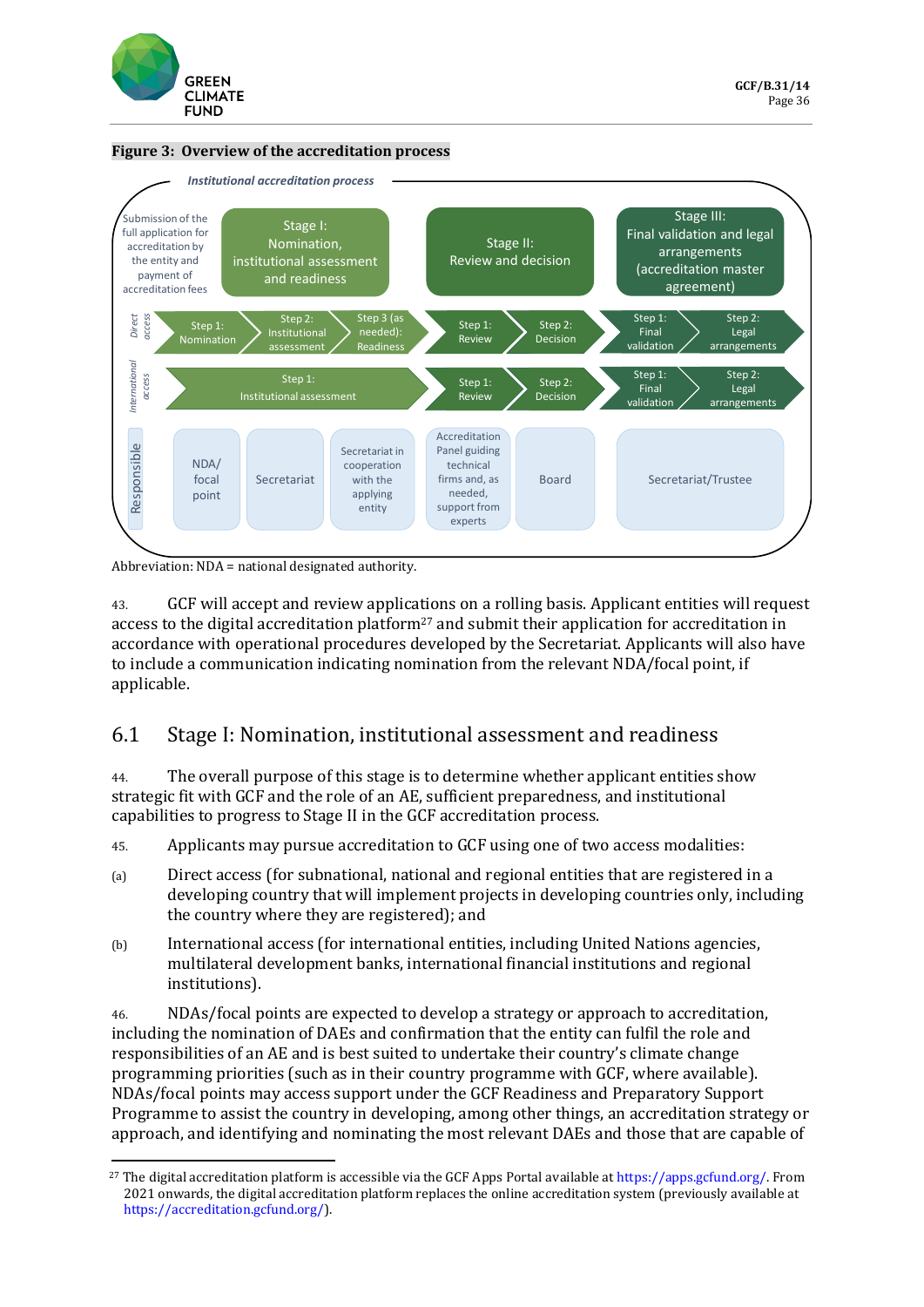

advancing their programming priorities to meet GCF policies, standards and other requirements.

47. Private sector entities may include entities described in either paragraph 45(a) or 45(b) above, as per the laws, regulations and rules of the relevant country in which the organization is legally registered, and may apply to become accredited through the direct access or international access modalities.

48. Private sector entities, non-profit organizations and other types of organizations with affiliates or that are part of corporate groups often query whether the organization at the group or global level, in addition to subsidiaries, affiliates, country offices and branches, among others, should seek accreditation. In that regard, the entity seeking accreditation should have separate legal personality and sufficient autonomy and a track record within the organization to implement activities. In cases of multiple applicants that are part of the same organization, the entity within the organization that is best suited to undertake the role and responsibilities of the AE and has the relevant institutional presence and networks itself to bring forward projects/programmes that meet the objectives and mandate of GCF should seek accreditation and enter into the legal agreements with GCF. Entities without separate legal personality (such as branches or country offices) should be included in the application made by the relevant entity with legal personality. Subsidiaries, affiliates and other entities that have separate legal personality, but which are part of the same corporate or organizational group as the entity that is seeking accreditation, may be included in such an accreditation application and assessed at the same time as such an entity. Notwithstanding the foregoing, subsidiaries, affiliates, country offices and branches, among others, that are not accredited in their own right may still participate as an executing entity in the project/programme proposed by the entity within the organization that is the AE.

49. Stage I will be triggered by the submission of a full application by the applicant entity and payment of accreditation fees in accordance with the Policy on Fees for Accreditation of the Fund.<sup>28</sup> This stage may follow one of two tracks (see figure 4 below):

- (a) In the case of the direct access track, two mandatory steps will apply ("nomination" by the NDA/focal point and "institutional assessment"), and there will be one optional third step, ("readiness"); and
- (b) In the case of the international access track, entities will only be required to go through the "institutional assessment".

<sup>28</sup> Decision B.08/04 and annex VI thereto.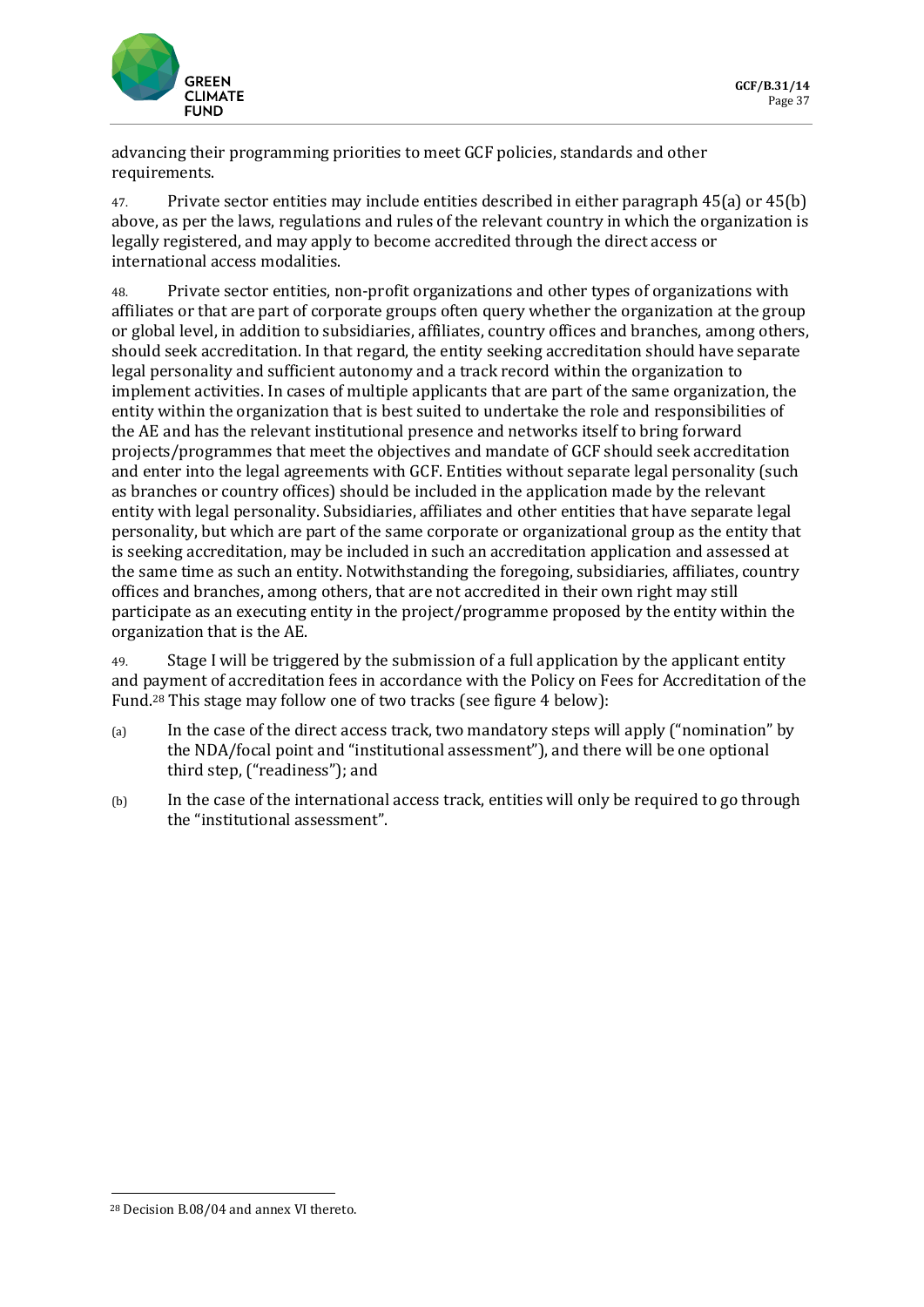



#### **Figure 4: Overview of Stage I of the institutional accreditation process**

\*The number of rounds of questions may vary depending on the completeness of the application.

Abbreviations: NDA/FP = national designated authority/focal point, OAS = online accreditation system.

50. The main purpose of the "institutional assessment" step is to ensure quality-at-entry of the application into the accreditation pipeline by assessing:

- (a) Alignment of the applicant to the mandate and objectives of GCF. Specifically, this includes the selection of applicants that are best suited to support the objectives of the GCF and match the programming and project delivery capacities needed to implement countries' programming priorities and build capacity for improving wider investments in line with countries' climate plans and strategies and national circumstances, in alignment with GCF strategic objectives and policies, ensuring all countries have coverage and a choice of AEs to support them;<sup>29</sup>
- (b) Legal status: the applicant entity has full legal capacity and personality within the relevant jurisdiction that enables it to: enter into agreements with GCF, including its inprinciple acceptance of the general terms and conditions of GCF as stipulated in the template AMA; become an AE of GCF; and undertake the intended activities to be funded by GCF;
- (c) Registration, permits and licenses: the applicant entity possesses all necessary, relevant and applicable registrations, permits or licenses in good standing from national and/or international regulators or oversight bodies;
- (d) Track record: the applicant entity exhibits a consistent and positive track record in the context of its own institutional mandate, as well as in areas relevant to GCF objectives, financing and results areas;
- (e) Institutional presence and relevant networks: the applicant is able to demonstrate potential for meaningful impact in one or more of the GCF result areas, and has at its disposal networks of relevant institutions and experts at the regional and national level, as appropriate;
- (f) Viability of the pipeline of projects/programmes: the applicant is able to demonstrate that the projects/programmes it intends to submit to GCF under the role of an AE will: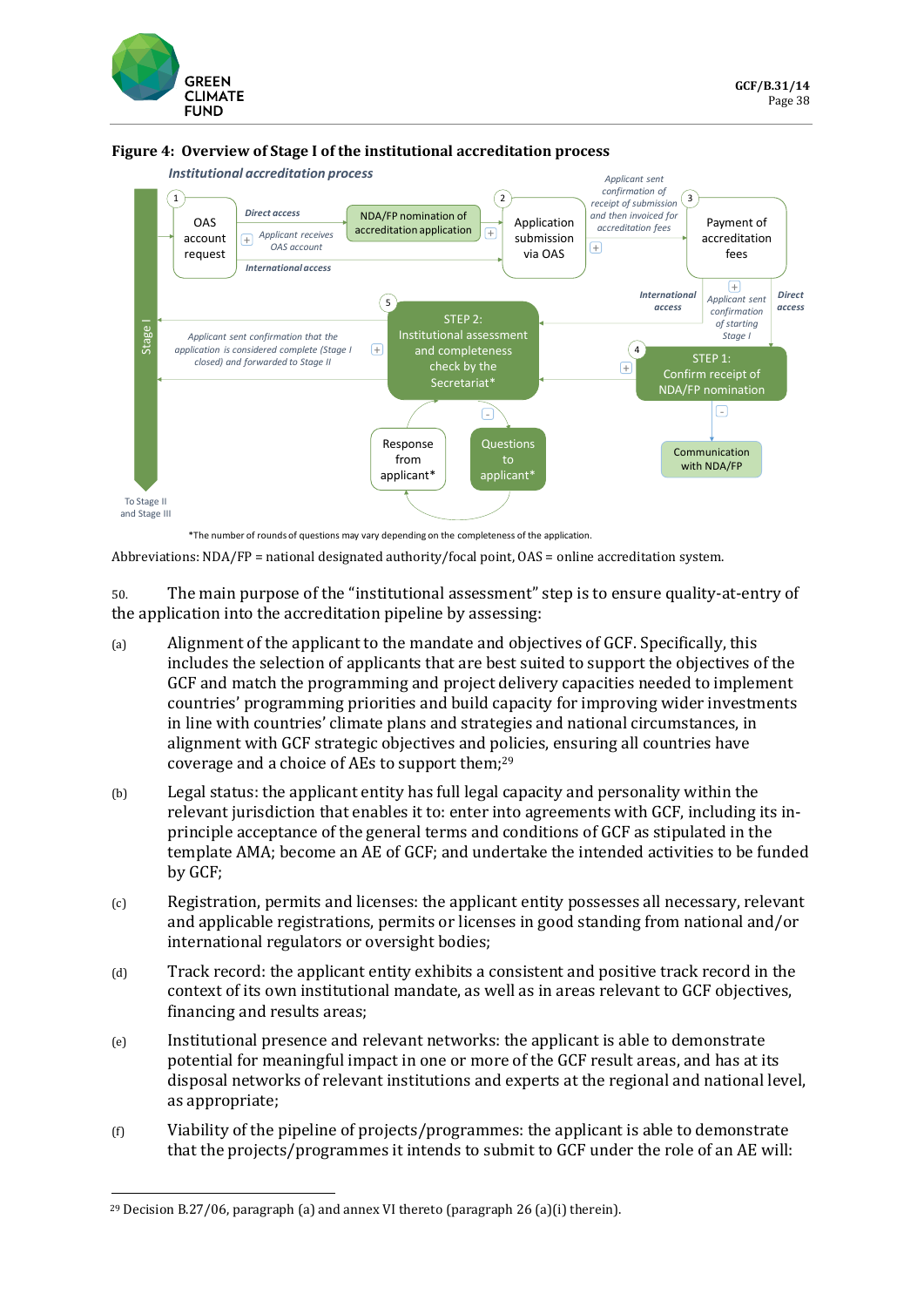

- (i) Drive a paradigm shift and show how such a shift compares to current business practices and activities;
- (ii) Address country programming, strategies and priorities regarding climate change of the country(ies) that the applicant intends to operate in using GCF resources; and
- (iii) Result in impacts in the various GCF results areas; and
- $(g)$  Readiness: the applicant entity is able to describe succinctly how through and at the institutional level, deployed at the project/programme level – it meets the GCF initial basic fiduciary standards and applicable initial specialized fiduciary standards, as well as demonstrate that it has the capacity and commitment to implement the GCF Revised Environmental and Social Policy, the GCF ESS standards and Updated Gender Policy.

51. In the context of direct access, and in cases where weaknesses or a lack of capacity to meet the criteria above are determined, the applicant entity will be eligible to opt for a tailored readiness and preparatory support activity plan.

52. The Secretariat will be responsible for the overall coordination and management of this stage as well as for conducting the screening and institutional assessment based on the criteria above.

### 6.2 Stage II: Institutional accreditation review process and decision

53. The objective of this stage is to conduct the actual review of the applications for accreditation submitted by the interested entities, with a view to determining their suitability for accreditation to GCF in the role of an AE while meeting the standards for GCF accreditation. This process will consist of two main steps: (1) the review of the application for accreditation to be conducted by the Accreditation Panel; and (2) the decision on the application, to be made by the Board on the basis of the outcome of the review and recommendation of the Secretariat from Stage I and the Accreditation Panel from Stage II (Step 1) (refer to figure 5 below).



**Figure 5: Overview of Stage II of the institutional accreditation process**

\* With support from external technical experts on an as-needed basis \*\* The number of rounds of questions may vary. Interview and a site visit may be required.

### **6.2.1. Stage II (Step 1): Accreditation Panel review of the application for accreditation**

54. This first step in Stage II will: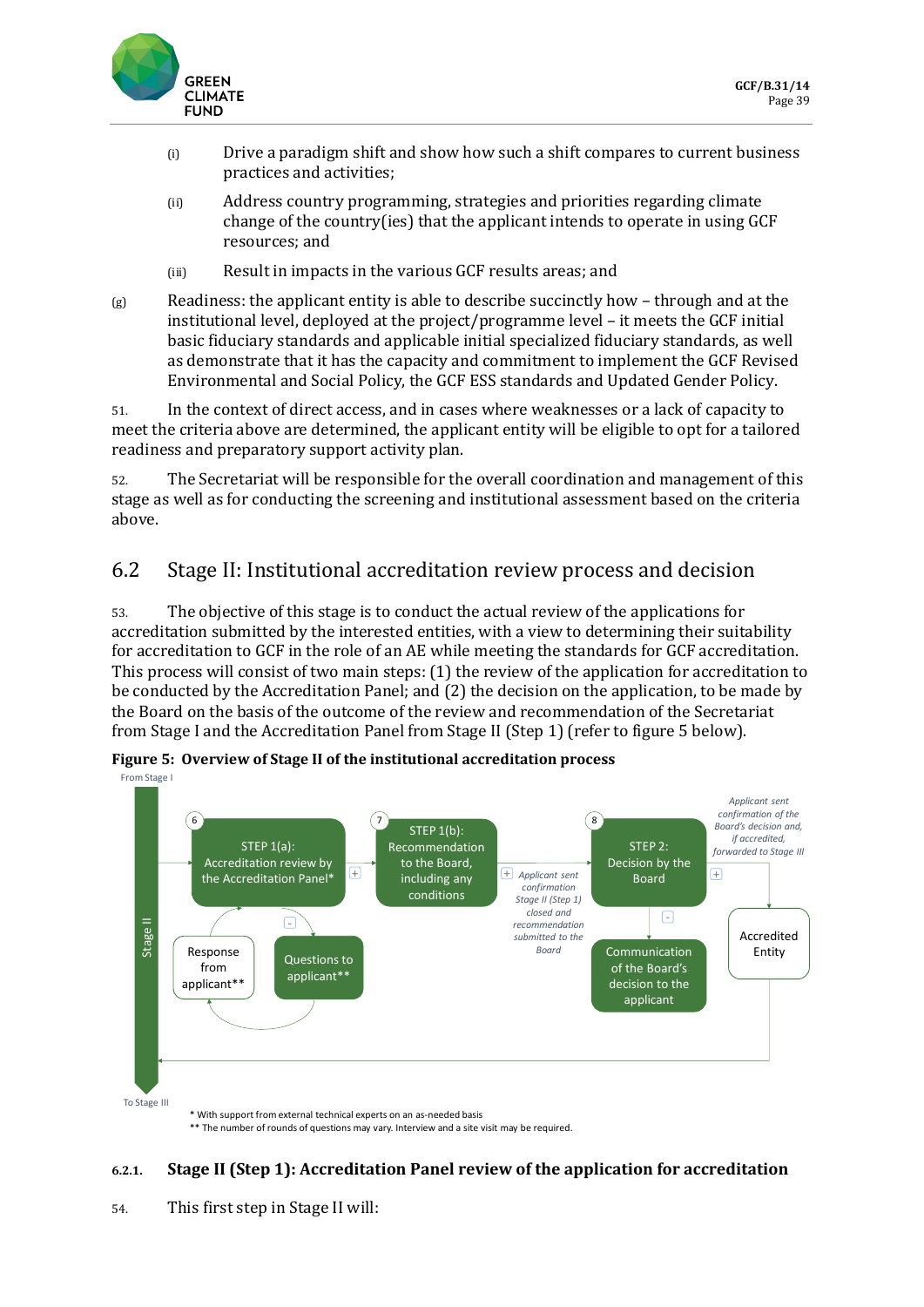

- (a) Assess the completeness of the application with respect to the standards for GCF accreditation to ensure relevant policies and procedures, as well as the track record of implementing such policies and procedures, have been provided as a part of the application; and
- (b) Ascertain whether applicant entities, in the context of the role of an AE, meet the standards referred to in section IV above.

55. A fit-for-purpose accreditation approach will be applied that matches the nature, scale and risks of proposed activities to the application of the GCF standards referred to in section IV above.

56. The Accreditation Panel will conduct the accreditation review process<sup>30</sup> by providing oversight and guidance to a panel of external service providers who will undertake accreditation review assessments.

57. The Accreditation Panel, taking into account the assessments conducted by a panel of external service providers under its guidance, will recommend to the Board whether:

- (a) The applicant entity should be accredited or not. If yes, the Accreditation Panel will also recommend the scope of accreditation proposed (e.g. financing size category, fiduciary functions and environmental and social risk category) and, in case of any gaps in meeting the standards for GCF accreditation, conditions of accreditation; or
- (b) Alternatively, whether the applicant entity may re-apply or re-submit its application once it has addressed the specific areas of concern.

#### **6.2.2. Stage II (Step 2): Decision on the application for accreditation**

58. At the end of this stage the Board will consider the recommendations of the Secretariat (from Stage I) and the Accreditation Panel (from Stage II (Step 1)) and make a decision on whether the applicant entity can be granted accreditation, subject to signing and making effective its AMA under the next stage (Stage III) for final validation and legal arrangements.

59. Based on the recommendations of the Accreditation Panel, the Board may alternatively decide to assign the entity to Stage I for additional focused readiness support and reconsider the application at a later date after the application undergoes a further focused accreditation review by the Accreditation Panel.

### 6.3 Stage III: Final validation and arrangements

60. Stage III will conclude the accreditation process through the validation and finalization of formal arrangements between the applicant entity and GCF upon the successful completion of Stage II (see figure 6 below). Specifically, it is to check that the entity has the full legal capacity within the relevant jurisdiction that enables it to undertake the intended activities to be funded by GCF and to become an AE of GCF (e.g. enter into a legal agreement in the form of an AMA). The accreditation process is considered complete upon the effectiveness of the AMA. Such date of effectiveness serves as the start date of the accreditation term for all entities accredited to GCF.<sup>31</sup>

<sup>30</sup> Decision B.05/08, paragraph (d)(iii).

<sup>31</sup> Decision B.23/11, paragraph (a).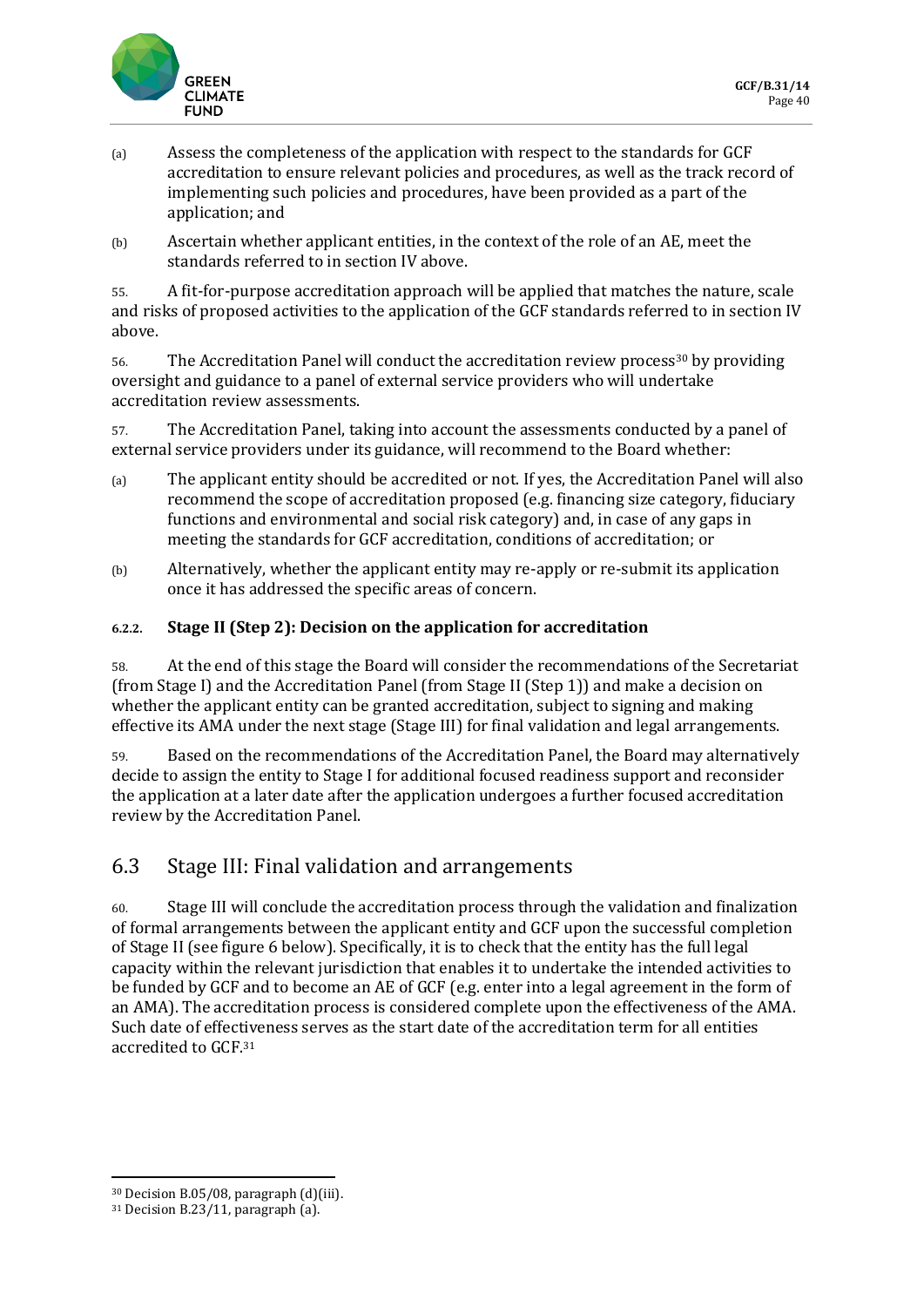



**Figure 6: Overview of Stage III of the institutional accreditation process**

*Post-accreditation Process*

Project and programme funding proposal preparation, assessment and approval process as per GCF's

Abbreviations: AE = accredited entity.

61. This will include validation and registration of the payment instructions for the AE and the conclusion of legal arrangements between the AE and GCF.

62. In cases where the applicant does not have a separate legal personality, the inclusion of provisions in the legal agreements is necessary to expressly acknowledge such status and to identify who is the underlying legal entity with whom GCF is entering into such contractual relationship (e.g. a government or a parent company). An inclusion of provisions is also necessary to address situations where such an underlying legal entity decides to change, or transfer the functions of, the entity that acts on its behalf to discharge its obligations, and exercise its rights, under such relevant legal agreements.

63. In cases where a country nominates more than one governmental entity (each without separate legal personality from the government or the sovereign), such applications should be reviewed subject to the relevant AMAs being substantially consistent. This will avoid having diverse requirements or different obligations between GCF and the underlying legal entity (i.e. the country) depending on which governmental entity is discharging the obligations on behalf of the legal AE. It will also prevent the country and other stakeholders from channelling funding requests through the governmental entity, which is perceived to have less burdensome requirements with GCF, as this would be contrary to the purpose of allowing multiple DAEs from the same country. Similarly, the legal agreement (e.g. AMA) between GCF and the government or sovereign in respect of such entities should be substantially consistent across each of them in order to maintain the same terms of the agreement between GCF and the country that will discharge its roles and responsibilities as an AE through each of such applicants.

## 6.4 Monitoring and reporting

 $64.$  The GCF initial monitoring and accountability framework<sup>32</sup> identifies the monitoring and reporting requirements applicable to AEs at both the institutional level and the project/programme level. At the institutional level, AEs are required to report during the term of their accreditation on their continued compliance with the standards for GCF accreditation,

<sup>32</sup> Annex I to decision B.11/10.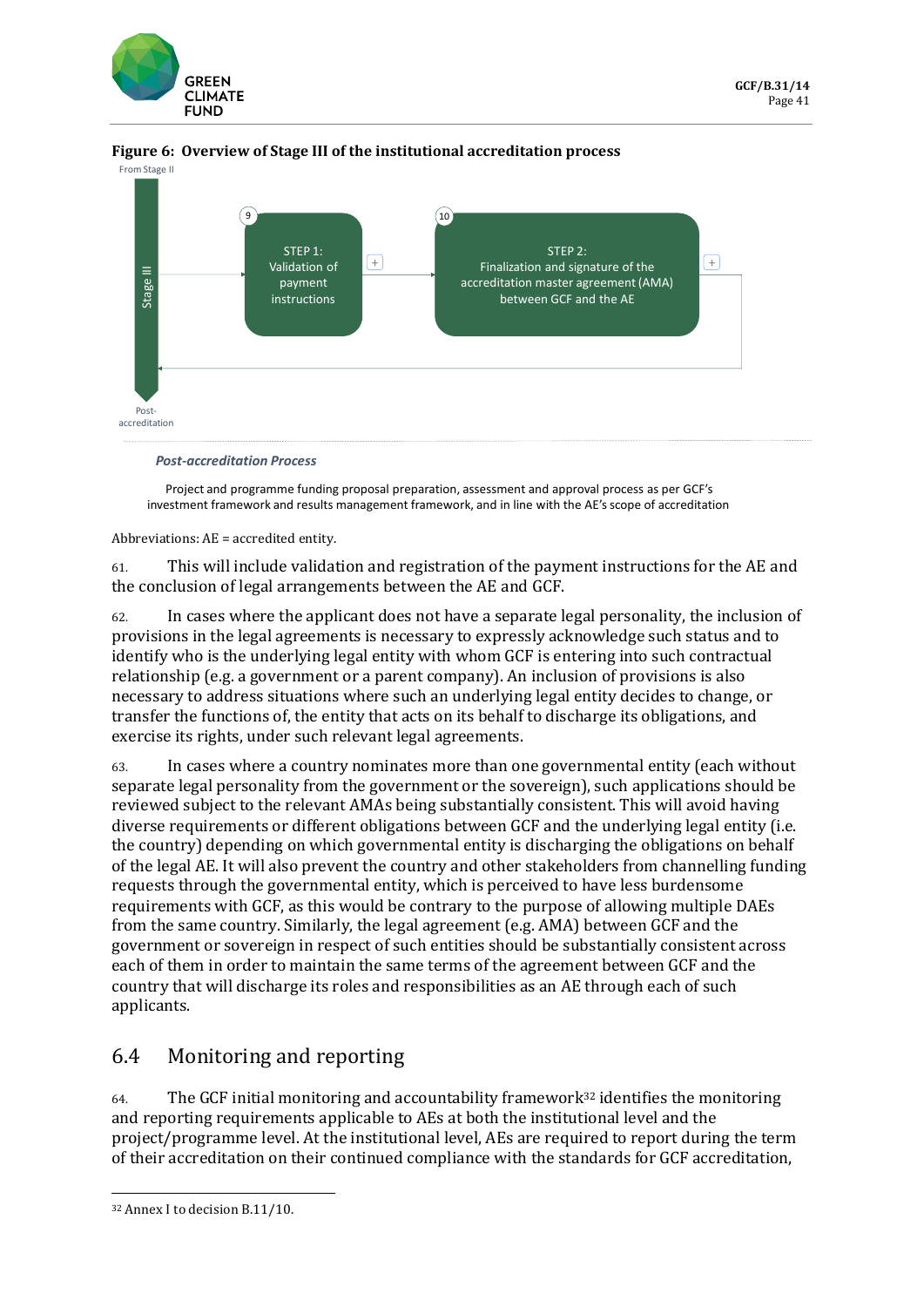

which includes annual self-assessments conducted by the AE and a midterm accreditation review conducted by GCF.<sup>33</sup>

65. The GCF MAF, as referenced in the AMA entered into between GCF and an AE, also includes provisions regarding the downgrade, suspension, cancellation and termination of accreditation, which are applicable to AEs.

66. The relevant institutional-level monitoring and reporting requirements will commence upon AMA effectiveness.

## 6.5 Accreditation term and re-accreditation

67. The accreditation term for an AE is five years.<sup>34</sup> The accreditation term begins upon completion of the three-stage institutional accreditation process, that is, when the signed AMA entered into between GCF and an AE becomes effective.<sup>35</sup>

68. The initial MAF<sup>36</sup> identifies the monitoring and reporting requirements applicable to AEs at both the institutional and the project/programme levels. At the institutional level, AEs are required to report during the term of their accreditation on their continued compliance with the standards for GCF accreditation, which includes annual self-assessments conducted by the AE and a midterm accreditation review conducted by GCF detailed in section 6.4 above.

69. An AE will need to seek re-accreditation to GCF in order to maintain its status as an AE or its status as an AE will lapse at the end of its accreditation term. A risk-based approach will apply to the re-accreditation of AEs at the end of their accreditation term. No later than six months prior to the end of the accreditation period, the AE may submit an application either for re-accreditation in the same categories as before, or for accreditation in higher categories (i.e. upgrade).

70. The approach to and scope of re-accreditation, applying the fit-for-purpose approach to accreditation, and pursuant to the initial guiding framework for the GCF accreditation process, includes:

- (a) Process: the accreditation process, consisting of three main stages, as contained in sections 6.1 to 6.4 above. For AEs that are accredited under the direct access modality, the nomination from the NDA or focal point will remain valid for the re-accreditation process;
- (b) Standards for re-accreditation assessment: the standards for GCF accreditation in section IV above. Any new or amended standards as contained in section IV above adopted by the Board during the five-year accreditation period of an AE will be assessed at the institutional level during the re-accreditation review of the AE. However, this does not preclude the applicability of such standards to funding proposals, as may be required in accordance with GCF policies;
- (c) Conditions of initial accreditation: in the context of re-accreditation, the status of accreditation conditions from the initial accreditation of the AE should be considered;
- (d) Timing to apply for re-accreditation: no later than six months prior to the end of the accreditation period if the AE is applying for the same accreditation scope as that during their current accreditation term, noting that the next accreditation term would commence upon effectiveness of the amended and restated AMA for the next term

<sup>33</sup> Unless otherwise agreed in effective AMAs.

<sup>34</sup> Decision B.11/10, annex I, paragraph 6, states, "The accreditation of an entity to the GCF is valid for a fixed term of five years or less, depending on the terms of accreditation, in accordance with decision B.10/07."

<sup>35</sup> Decision B.23/11, paragraph (a).

<sup>36</sup> Decision B.11/10, paragraph (a).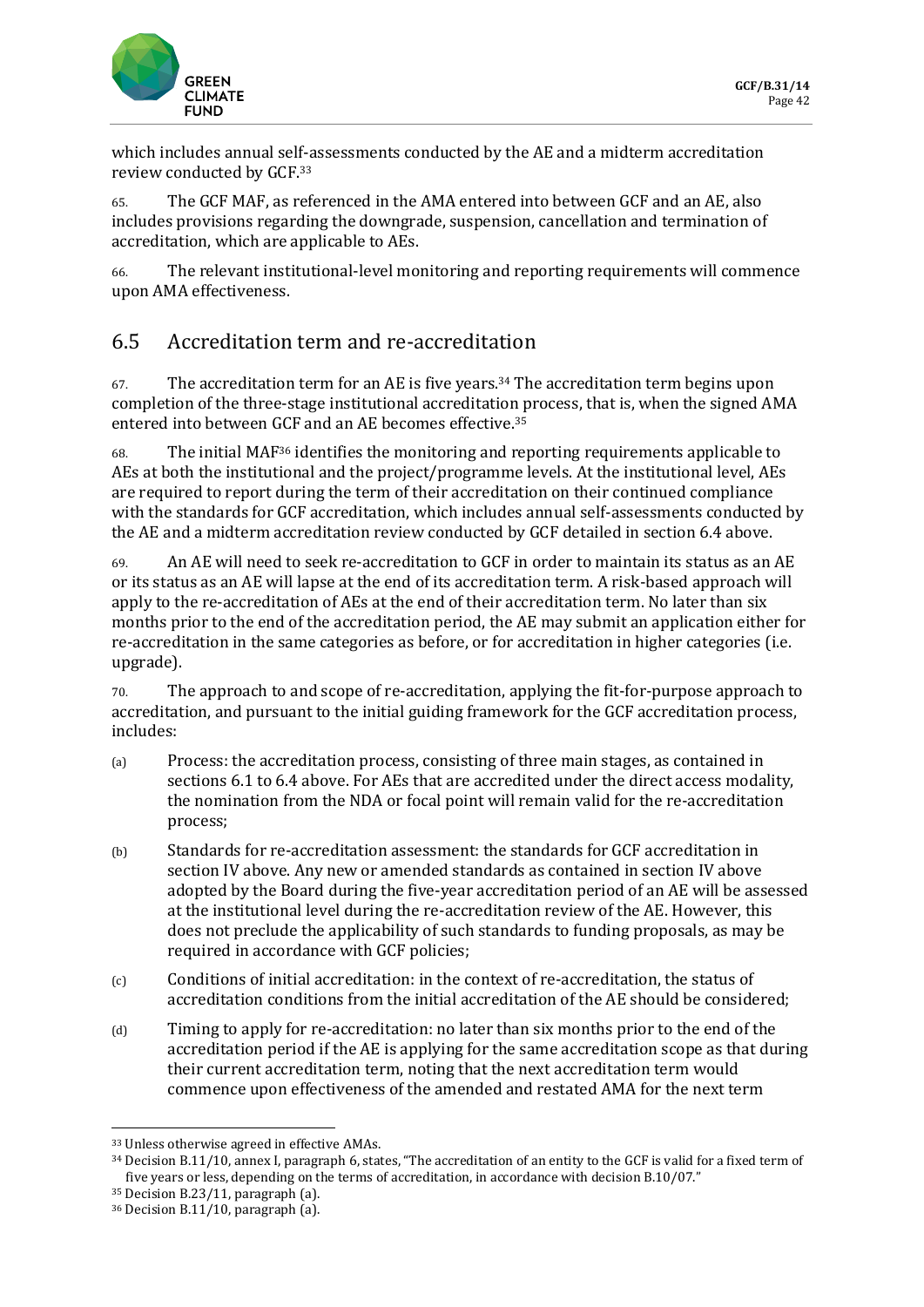

following a Board decision on re-accreditation. In cases where the AE applies for an upgrade in its accreditation scope jointly with its re-accreditation application, the AE should submit its joint application earlier;

- (e) Fees for re-accreditation: no fees for re-accreditation shall be charged if the AE is seeking re-accreditation for the same or lower scope of accreditation it was originally accredited for (e.g. the same size category, fiduciary criteria and E&S risk category). In cases where the AE is applying for an upgrade in its accreditation scope, the AE shall pay fees for the upgraded scope of accreditation minus the fees already paid for the existing accreditation scope, in line with the Policy on Fees for Accreditation of the Fund; 37
- (f) Scope of review:
	- $(i)$  AE performance in contributing to GCF programming results,<sup>38</sup> including reports relating to the performance of the AE over the previous five years, including whether concept notes and funding proposals were submitted, and reports on the GCF-funded activities; 39
	- $(iii)$  Risk flags incurred by the projects, AE or country over the previous five years;<sup>40</sup>
	- (iii) Report on participatory monitoring and review submitted by the NDA or focal point, if available, related to the GCF-funded projects/programmes undertaken by the AE within the country;<sup>41</sup>
	- (iv) For international access entities, their contribution to building capacity of DAEs,<sup>42</sup> as well as reports on their support to DAEs to strengthen capacities of, or otherwise support, potential subnational, national and regional entities to meet, at the earliest opportunity, the accreditation requirements of GCF in order to enhance country ownership;<sup>43</sup> and
	- (v) The Secretariat and Accreditation Panel's assessment of the extent to which the overall portfolio of activities of the AE beyond those funded by GCF has evolved during the accreditation period, in order to advance the goal of GCF to promote the paradigm shift towards low-emission and climate-resilient development pathways in the context of sustainable development;<sup>44</sup>
- (g) Reviewers: the Secretariat and the Accreditation Panel, in accordance with the process identified in the accreditation framework;
- (h) Output: recommendation to re-accredit or not to re-accredit by the Secretariat and the Accreditation Panel. The scope of accreditation recommended by the Accreditation Panel may be:
	- (i) No change (same accreditation categories the AE was originally accredited for);
	- (ii) Upgrade (new accreditation categories compared with those the AE was originally accredited for); or

<sup>37</sup> Decision B.08/04.

<sup>&</sup>lt;sup>38</sup> Decision B.27/06, paragraph (a) and annex VI thereto (paragraph 26 (a)(v) therein).

<sup>39</sup> Decision B.11/10.

<sup>40</sup> Decision B.11/10.

<sup>41</sup> Decision B.11/10, particularly annex I, paragraph 15.

<sup>&</sup>lt;sup>42</sup> Decision B.27/06, paragraph (a) and annex VI thereto (paragraph 26 (a)(v) therein).

<sup>43</sup> In decision B.10/06, paragraph (i), the Board decided that "all international entities, as an important consideration of their accreditation application, shall indicate how they intend to strengthen capacities of, or otherwise support, potential subnational, national and regional entities to meet, at the earliest opportunity, the accreditation requirements of the Fund in order to enhance country ownership and that they report annually on these actions."

 $44$  Paragraph 35 of the MAF and decision B.27/06, paragraph (a) and annex VI thereto (paragraph 26 (a)(v) therein).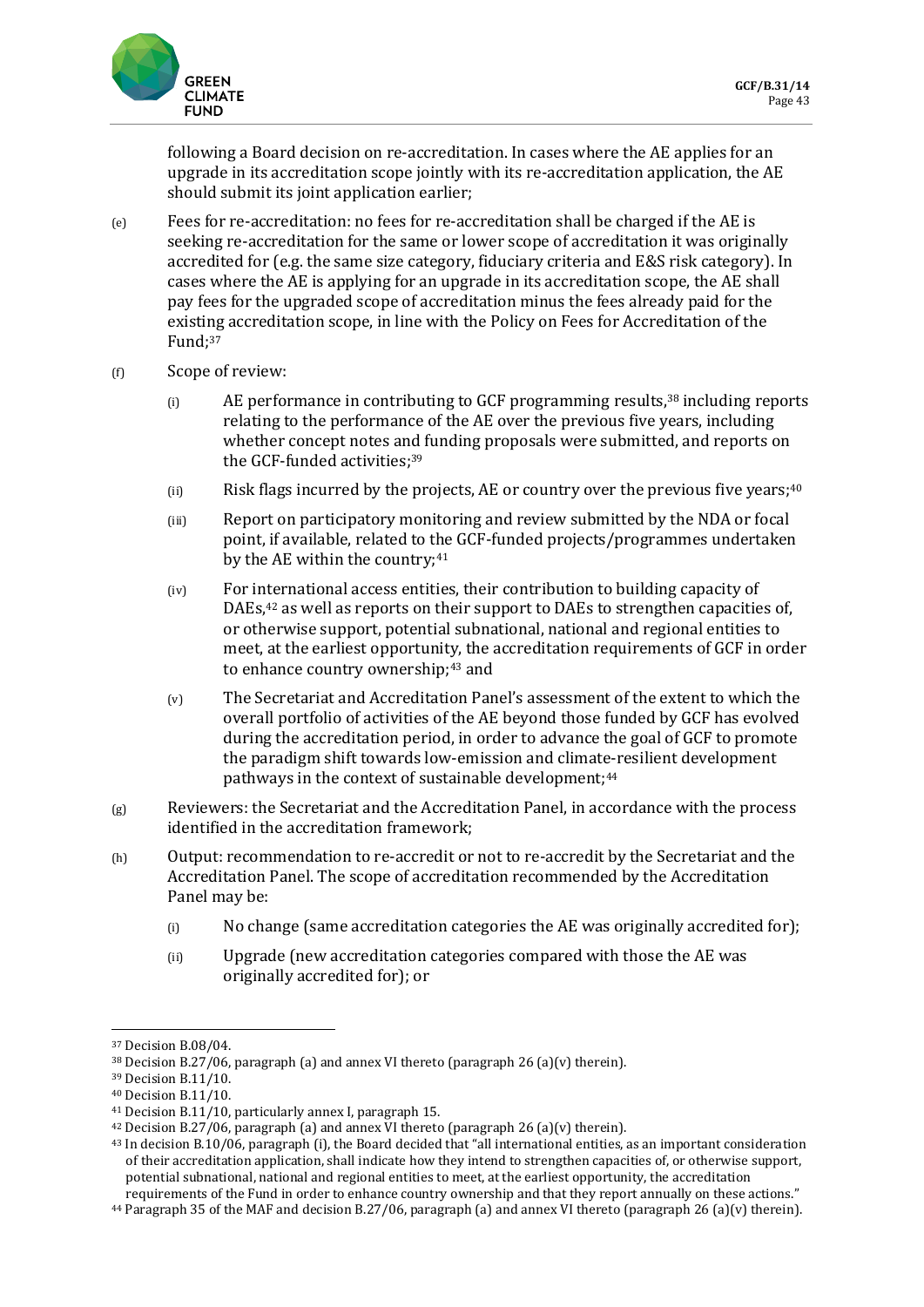

- (iii) Downgrade (lower accreditation category than the AE was originally accredited for); and
- (i) Decision-making: the Board will decide whether an entity is to be re-accredited and for which criteria, based on the assessment conducted by the Secretariat and the Accreditation Panel.<sup>45</sup>

71. If re-accredited, the new accreditation term shall commence on the date of the effectiveness of the amended and restated AMA, taking into account the decision on reaccreditation and any conditions of re-accreditation, as well as reflect the GCF policies and standards adopted by the Board that have become effective since the agreement between the GCF and the AE of the AMA for its previous accreditation term.

72. The Secretariat may issue a one-time extension to the accreditation term by a period of six months if further time is required to complete the re-accreditation review process and consideration by the Board, provided that the AE has submitted the complete re-accreditation application no later than six months prior to the end of its accreditation term. During this extended period, the AE shall not be able to submit any new funding proposals to GCF for consideration.

73. If an AE does not wish to seek reaccreditation or its accreditation term lapses, the AE will no longer be able to present new funding proposals to GCF for consideration. If such an AE also has approved GCF projects/programmes for which there are FAAs in place, the entity shall continue to implement said funded activities as per the FAA.

74. The following principles will be applied in the re-accreditation process (see figure 7 below):

- (a) The extent of assessment related to institutional capacities is ordered from the highest level of assessment to the lowest, as follows: 46
	- (i) Accreditation;
	- (ii) Re-accreditation;
	- (iii) Midterm review by GCF;<sup>47</sup> and
	- (iv) Annual self-assessments by AEs;<sup>48</sup>
- (b) Any assessment of institutional compliance with GCF accreditation requirements following the initial accreditation assessment (e.g. annual self-assessments, midterm accreditation review and re-accreditation) should focus on the changes in the institutional systems, policies, procedures and capacities that impact the ability of the AE to undertake its role and responsibilities as an AE and meet its obligations as per the AMA;
- (c) The re-accreditation process and midterm accreditation review should build upon the institutional compliance assessments previously reported by the AEs and due diligence conducted by GCF in order to minimize overlap in the periodic reviews and reduce the burden for both AEs and GCF in the re-accreditation process; and
- (d) For applications for re-accreditation for the same accreditation scope as the initial accreditation, taking into account paragraph 74 (b) above, only new track records during the accreditation term should be subject to review. For re-accreditation applications that include an application for a new accreditation scope, the accreditation assessment of the new accreditation scope will be treated as an upgrade application and

 $45$  Decision B.10/07, paragraph (c).

<sup>46</sup> Unless otherwise agreed in effective AMAs.

<sup>47</sup> Decision B.11/10.

<sup>48</sup> Decision B.11/10.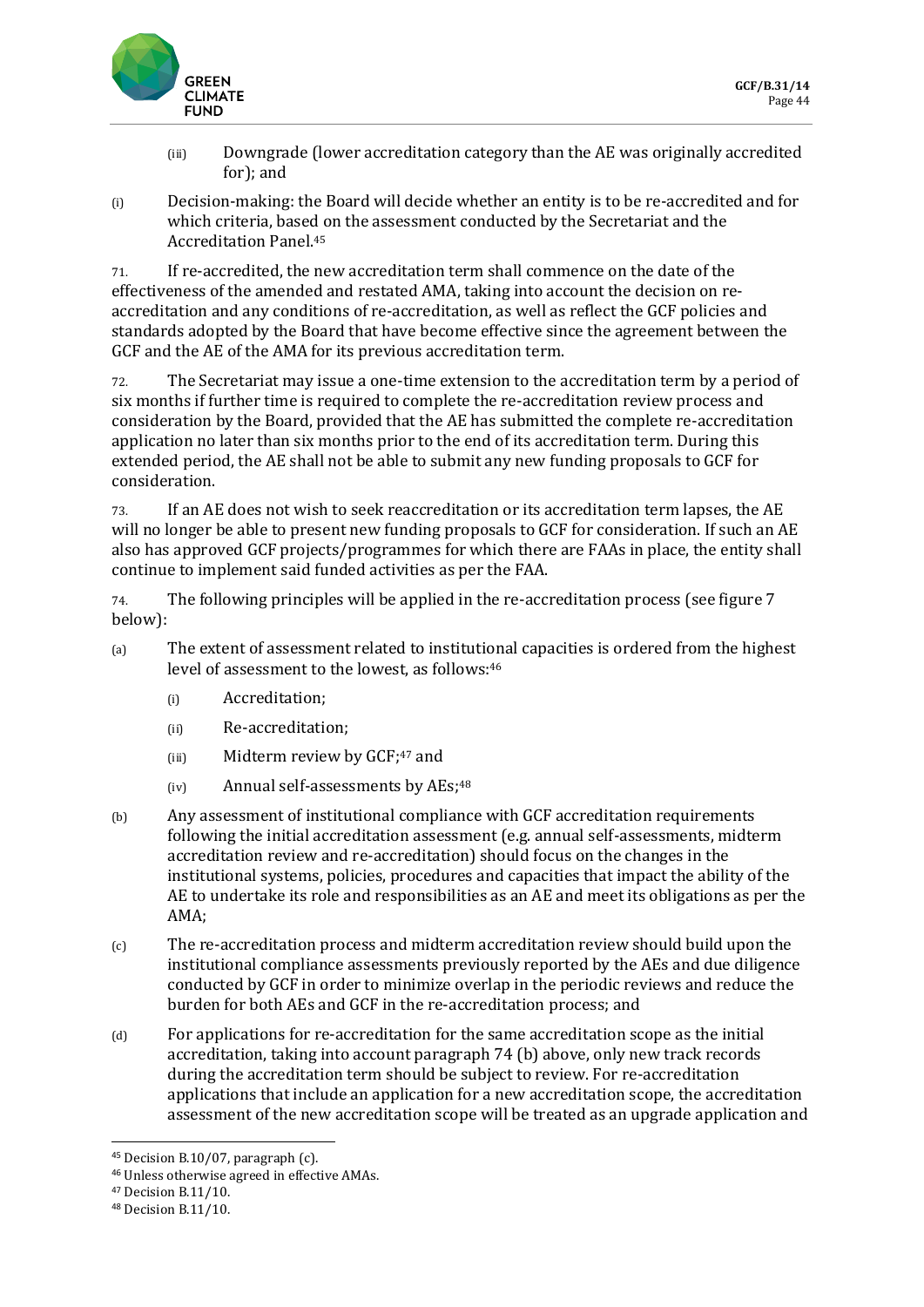

be assessed in its entirety (i.e. not only focusing on changes, because the new scope has never been assessed).





Abbreviation: AE = accredited entity, AMA = accreditation master agreement, APR = annual performance report.

- 75. The indicative approach to paragraph 74 above is as follows:
- (a) Year 1: the AE provides its annual self-assessment using the GCF annual self-assessment template covering the period from year 0 to year 1, indicating whether there have been any changes in institutional systems, policies, procedures and capacities that impact its ability to undertake the role and responsibilities of an AE and obligations as per its AMA with GCF. If there are no changes, the AE would report this. If there are changes, further information should be provided by the AE in order for GCF to assess whether such changes impact its status as an AE;
- (b) Year 2: the same as paragraph 75(a) above, but focusing on changes during the period from year 1 to year 2;
- (c) Year 3: the midterm review between years 2 and 3: GCF conducts its review on the basis of information already provided by the AE in the year 1 and year 2 self-assessments, and any changes since year 2 reported by the AE in the GCF midterm review template; the same as paragraphs 75(a) and (b) above, but focusing on changes during the period from year 2 (or midterm review) to year 3;
- (d) Year 4: the same as paragraph 75(a) above, but focusing on changes during the period from year 3 to year 4; and
- (e) Year 5 (six months prior to the end of the fifth year): the AE applies for re-accreditation for the same accreditation scope as that during their current accreditation term, where the application focuses on changes during the period from year 4 to year 5. In cases where the AE applies for an upgrade in its accreditation scope jointly with its reaccreditation application, the AE should submit its joint application earlier.

76. In cases where the annual self-assessment is not required but the midterm review and re-accreditation are, at the time of the midterm review of these AEs, any changes in the institutional systems, policies, procedures and capacities of the AE that impact its ability to undertake the role and responsibilities of an AE and obligations as per its AMA with GCF for the period between year 0 and between years 2 and 3 would be assessed. At the time of reaccreditation, such changes for the period between years 2 and 3 and year 5 would be assessed.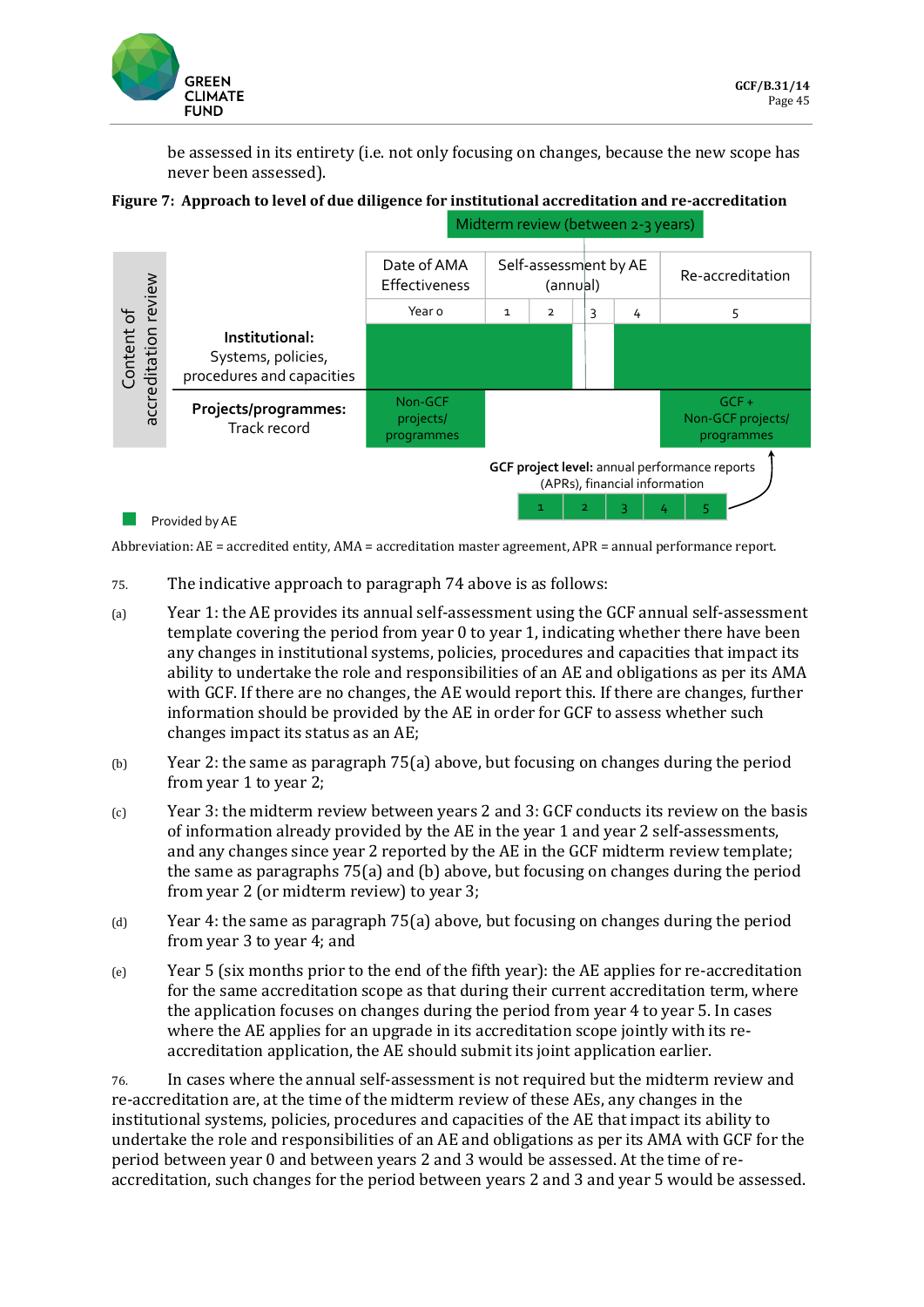

### 6.6 Upgrades in accreditation scope

77. The accreditation of additional institutional capacities (e.g. upgrade in accreditation scope) can be done at any time and as soon as the AE considers itself ready to pursue such an upgrade in its accreditation. The accreditation process for the upgrade will then focus only on the new capacities to be reviewed and not on all the other capacities already accredited.

78. The table below outlines indicative approaches for different scenarios regarding the status quo or changes in the accreditation scope (see also para. 74(d) above).

| Table 2: Indicative approach to re-accreditation scenarios concerning changes in accreditation |
|------------------------------------------------------------------------------------------------|
| scope                                                                                          |

| Compared with<br>initial<br>accreditation                      | Case A: no change to<br>accreditation scope<br>Original = $PM$<br>Re-accreditation<br>$= PM$                                                           | Case B: no change in original<br>accreditation scope and<br>upgrade<br>Original = $PM$<br>Re-accreditation = PM<br>and GA                                                                                                                                                                                                                                                                              | Case C: change in original<br>accreditation and upgrade <sup>a</sup><br>Original = PM<br>$\bullet$<br>Re-accreditation = PM<br>$\bullet$<br>and GA                                                                                                                                                                                                                                                                                                                                                                    |
|----------------------------------------------------------------|--------------------------------------------------------------------------------------------------------------------------------------------------------|--------------------------------------------------------------------------------------------------------------------------------------------------------------------------------------------------------------------------------------------------------------------------------------------------------------------------------------------------------------------------------------------------------|-----------------------------------------------------------------------------------------------------------------------------------------------------------------------------------------------------------------------------------------------------------------------------------------------------------------------------------------------------------------------------------------------------------------------------------------------------------------------------------------------------------------------|
|                                                                |                                                                                                                                                        | Initial accreditation                                                                                                                                                                                                                                                                                                                                                                                  |                                                                                                                                                                                                                                                                                                                                                                                                                                                                                                                       |
| Accreditation<br>criteria                                      | Same                                                                                                                                                   | Change                                                                                                                                                                                                                                                                                                                                                                                                 | Change                                                                                                                                                                                                                                                                                                                                                                                                                                                                                                                |
| 1.<br>Systems,<br>policies,<br>procedures<br>and<br>capacities | Same                                                                                                                                                   | Same for PM<br>$\bullet$<br>New for GA<br>$\bullet$                                                                                                                                                                                                                                                                                                                                                    | Change in PM<br>$\bullet$<br>New for GA<br>$\bullet$                                                                                                                                                                                                                                                                                                                                                                                                                                                                  |
| Track<br>2.<br>record                                          | Change (GCF + non-<br>GCF (in the absence<br>of GCF) projects/<br>programmes)                                                                          | Change (GCF + non-GCF (in<br>the absence of GCF)<br>projects/programmes)                                                                                                                                                                                                                                                                                                                               | Change (GCF + non-GCF (in<br>the absence of GCF)<br>projects/programmes)                                                                                                                                                                                                                                                                                                                                                                                                                                              |
|                                                                |                                                                                                                                                        | Re-accreditation                                                                                                                                                                                                                                                                                                                                                                                       |                                                                                                                                                                                                                                                                                                                                                                                                                                                                                                                       |
| Re-<br>accreditation<br>assessment                             | Taking into account<br>paragraph 70(f)<br>above, focus on new<br>track record (GCF +<br>non-GCF (in the<br>absence of GCF)<br>projects/<br>programmes) | Taking into account<br>paragraph 70(f) above:<br>For the same criteria<br>$\bullet$<br>(PM), focus on new track<br>record (GCF + non-GCF<br>(in the absence of GCF)<br>projects/programmes)<br>For new criteria (GA),<br>$\bullet$<br>check (1) systems,<br>policies, procedures and<br>capacities and (2) track<br>record (e.g. new<br>accreditation<br>application for GA,<br>treated as an upgrade) | Taking into account<br>paragraph 70(f) above:<br>For the same criteria<br>$\bullet$<br>(PM), focus on change<br>compared with the<br>original in (1) systems,<br>policies, procedures<br>and capacities; and (2)<br>new track record (GCF<br>+ non-GCF (in the<br>absence of GCF)<br>projects/programmes)<br>For new criteria (GA),<br>$\bullet$<br>check (1) systems,<br>policies, procedures<br>and capacities; and (2)<br>track record (e.g. new<br>accreditation<br>application for GA,<br>treated as an upgrade) |

Abbreviations: GA = specialized fiduciary standard for grant award and/or funding allocation mechanisms, and PM = specialized fiduciary standard for project management.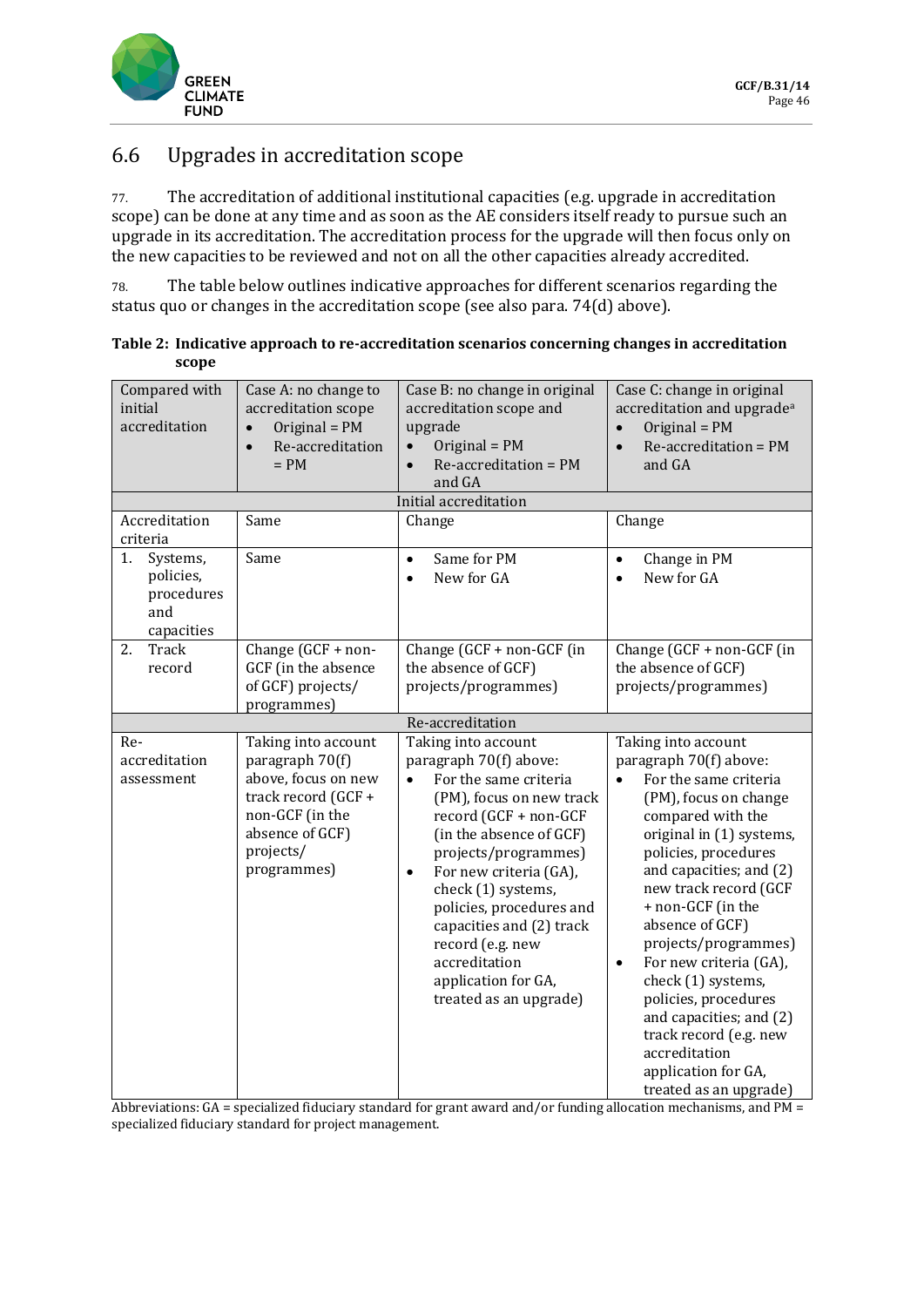

a Accreditation scope as in: maximum financing size category; environmental and social safeguards risk category; geographic scope (national/regional).

### 6.7 Governance and organizational approach

79. The institutional accreditation process will include and be conducted, implemented and supported by the following actors:

- (a) The Board;
- (b) The Secretariat;
- (c) The Accreditation Committee;
- (d) The Accreditation Panel; and
- (e) External technical experts/firms.

#### **6.7.1. Role and mandate of the Board**

80. As defined by the Governing Instrument, the Board will develop, manage and oversee accreditation and re-accreditation processes for all entities based on specific accreditation criteria that reflect the GCF standards for accreditation, including the fiduciary principles and standards, ESS policies and standards and the Updated Gender Policy as contained in section IV above.

81. The Board will therefore be the ultimate decision-making body on accreditation and overall policy guidance on accreditation matters, and will broadly oversee the accreditation process.

#### **6.7.2. Role and mandate of the Accreditation Committee**

82. The Accreditation Committee will be accountable to the Board and under its authority. Its composition and the scope of its responsibilities are defined in the terms of reference of the GCF Accreditation Committee contained in annex IV to decision B.07/02, and include:

- (a) Providing guidance on the development of policies and procedures for the GCF accreditation framework;
- (b) Facilitating the Board's interaction with recipient countries with regard to disseminating information to them and familiarizing them with the accreditation process;
- (c) Providing policy guidance to the Accreditation Panel to facilitate the accreditation and re-accreditation process without interfering with the technical assessments of the Accreditation Panel; and
- (d) Providing policy guidance and inputs for the development of the complementarity and coherence element of the accreditation framework, its work programme and the criteria and assessment of entities already accredited to other relevant funds.

#### **6.7.3. Role and mandate of the Accreditation Panel**

83. The Accreditation Panel will function as an independent review body accountable to the Board and under its authority. Its composition and the scope of its responsibilities are defined in the terms of reference of the Accreditation Panel contained in annex V to decision B.07/02, and include:

(a) The accreditation and re-accreditation review process, particularly Stage II (Step 1);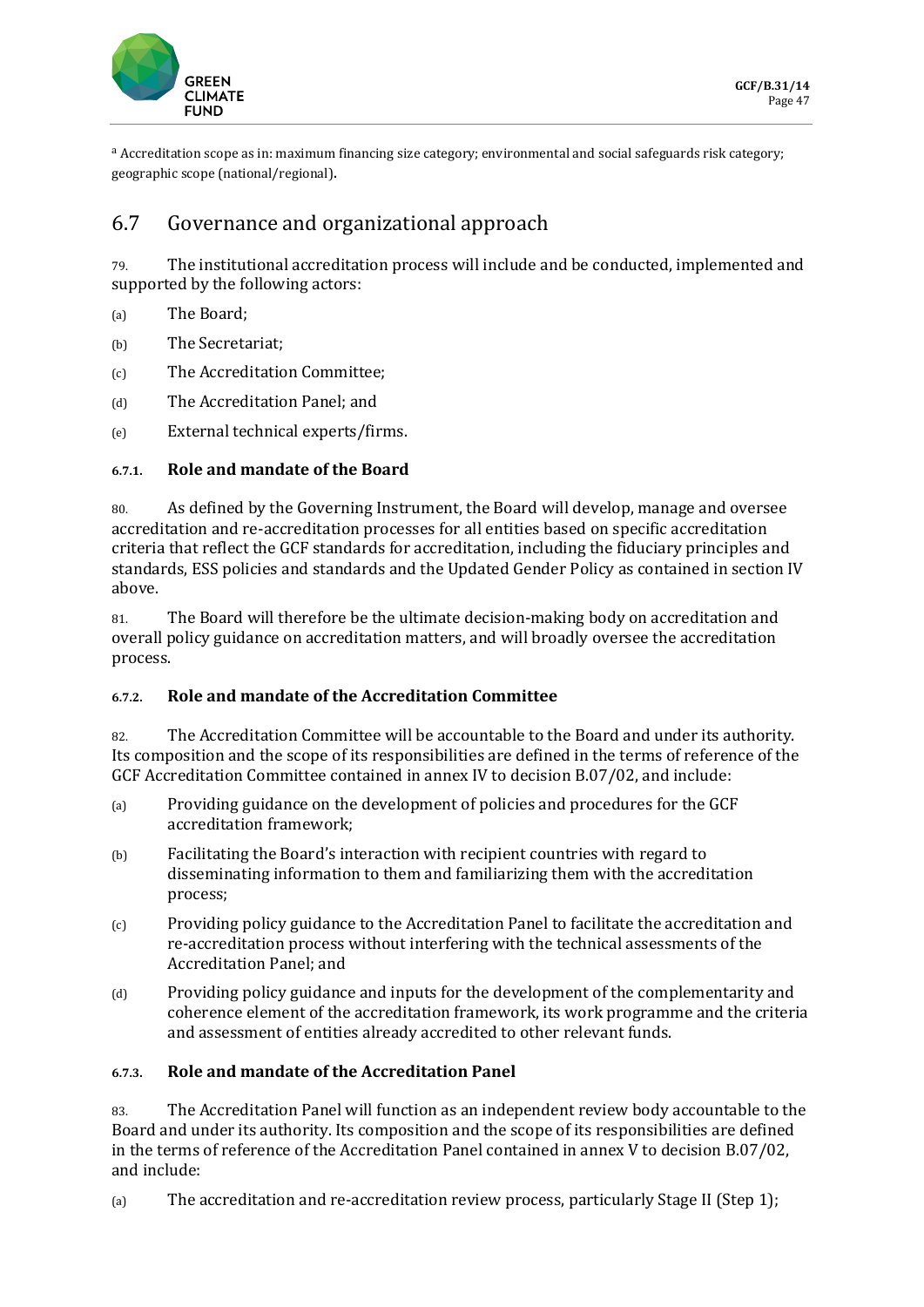

- (b) Independent advice to the Board on applications for accreditation;
- $(c)$  Expert inputs for the further development of the GCF fiduciary principles and standards, environmental and social management system and ESS policies and standards, the Updated Gender Policy, as well as inputs to the review of the accreditation framework; and
- (d) Expert advice and inputs for the development of the complementarity and coherence element of the accreditation framework, its work programme and the criteria and assessment of entities already accredited to other relevant funds.

#### **6.7.4. Role and mandate of the Secretariat**

84. The Secretariat will support the systems, processes and procedures of the accreditation and re-accreditation processes and will be responsible for the following core functions:

- (a) Ongoing development, in consultation with the Accreditation Committee and Accreditation Panel, of the GCF fiduciary principles and standards, ESS policies and standards, the Updated Gender Policy and criteria for the accreditation of entities to GCF, for adoption by the Board;
- (b) Operationalization of the procedures supporting the GCF accreditation process and the execution of all necessary and related activities, including the implementation, management and maintenance of its supporting systems;
- (c) Overall responsibility for conducting the nomination, institutional assessment and readiness assessment in Stage I of the GCF accreditation process, as well as general management of the overall accreditation process;
- (d) Presentation of the outcomes of the nomination, institutional assessment and readiness assessment to the Accreditation Panel for its consideration during the Stage II (Step 1) accreditation review; and
- (e) Implementation, operation and execution of any other functions and/or activities necessary to effectively carry out its responsibilities in the accreditation process.

#### **6.7.5. External technical experts and firms**

85. External technical firms/institutions and, as needed, individual experts, will be engaged by the Accreditation Panel in the in-depth review of individual applications for institutional accreditation, under the oversight of and guidance by the Accreditation Panel. Independent and recognized professionals, consultancy firms or institutions will need to demonstrate experience and expertise in the accreditation process or similar processes in order to qualify as external technical experts.

86. The Secretariat, in coordination with and on behalf of the Accreditation Panel, will be responsible for setting up and managing a roster of external technical experts and firms/institutions through an open, competitive and transparent selection process, which should ensure the availability of relevant competencies. The Secretariat will also assist the Accreditation Panel in developing and updating, as necessary, the terms of reference to guide the work of the external technical experts and firms.

87. External technical experts and firms/institutions will be compensated in accordance with relevant administrative provisions for contracting external technical support. Consequently, external technical experts will be bound by standard contractual regulations relating to the provision of consultancy services to GCF.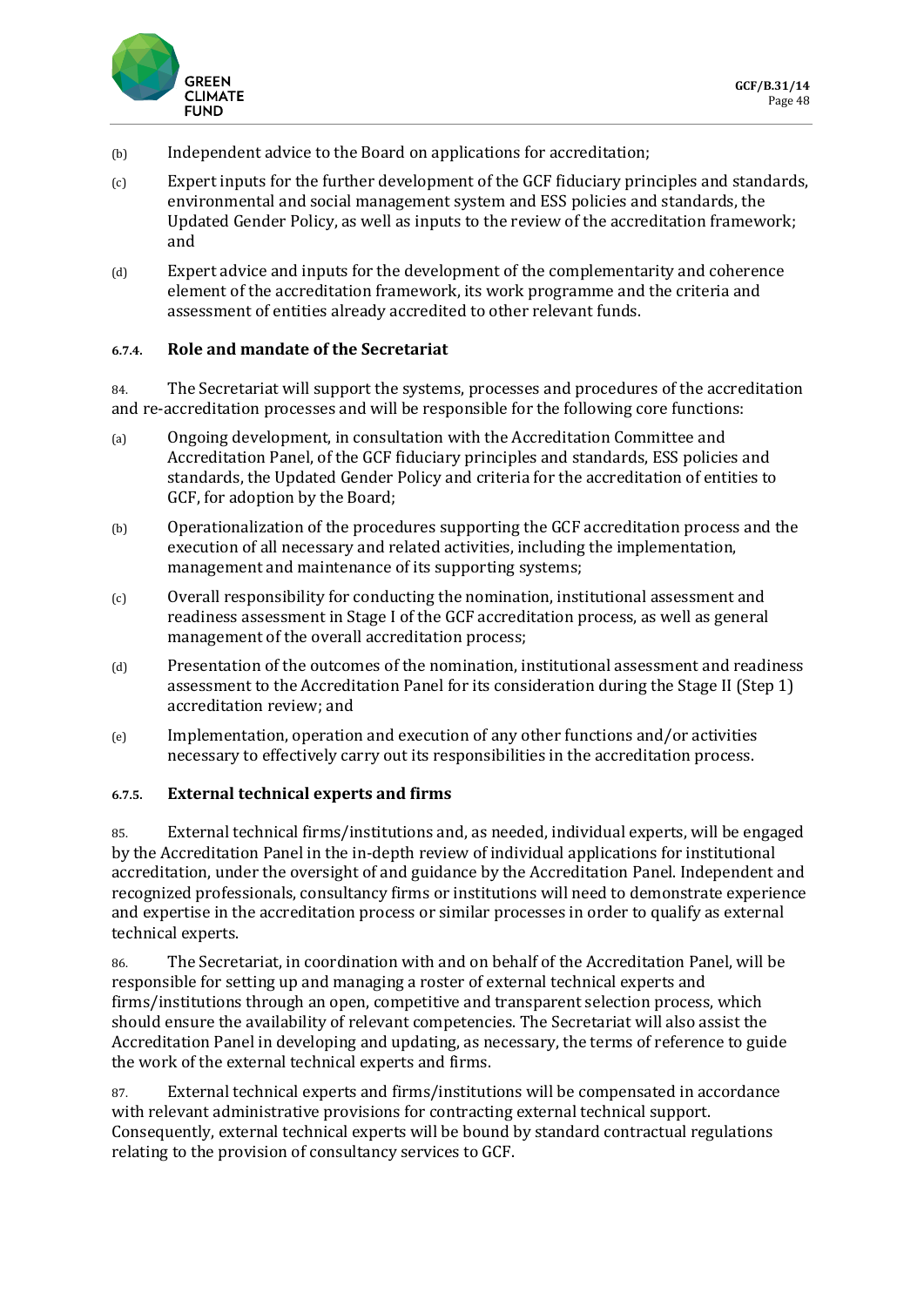

## **VII. Pilot framework for the GCF project-specific assessment approach**

### 7.1 General objective

88. The general objective of this pilot framework is to enable a coherent integration of the GCF fiduciary principles and standards, ESS policies and standards, and the Updated Gender Policy with the PSAA as an accreditation approach, and the pilot framework's related operational systems and procedures, including the organizational structure and governance system dedicated to supporting it.

89. Unless otherwise specifically modified herein, all other relevant GCF policies apply as usual to this PSAA pilot framework.

## 7.2 Applicability

90. The PSAA applies to any funding proposal submitted by entities not yet accredited to GCF, in particular subnational, national and regional entities based in developing countries and entities responding to requests for proposals issued by GCF.<sup>49</sup>

91. Entities submitting such funding proposals are entities not yet accredited to GCF that submit or have submitted funding proposals.

92. Each entity will be capped at a maximum of one approved funding proposal under this approach.

93. Funding proposals submitted under the PSAA may include only those that are in either category C/low level of intermediation, I-3 or category B/medium level of intermediation, I-2.50

94. The Secretariat shall take appropriate measures, such as through the GCF Readiness and Preparatory Support Programme and the Project Preparation Facility, in accordance with paragraph 127 below, to encourage and provide support to subnational, national and regional entities based in developing countries to submit a project or programme under this approach.

## 7.3 Standards

95. The GCF standards contained in section IV above apply to the PSAA, which will form part of the review of the proposed project/programme. The focus of the assessment will be on the entity's ability to meet said GCF standards in implementing the proposed project/programme – not on the institution-wide systems, policies and procedures or general track record as are assessed in the institutional accreditation process. The entity will be assessed against these standards in a manner that is fit-for-purpose in the context of the proposed project/programme.

96. GCF policies and standards that apply to the project cycle, which include but are not limited to the investment framework, risk management framework, results management framework, GCF Revised Environmental and Social Policy, Updated Gender Policy, Indigenous Peoples Policy, Information Disclosure Policy, Policy on Prohibited Practices, Anti-Money Laundering and Countering the Financing of Terrorism Policy, Policy on the Protection of

<sup>49</sup> The requests for proposals may include those for the pilot phase for enhancing direct access (decision B.10/04), a pilot programme to support micro, small, and medium-sized enterprises (decision B.10/11), and a pilot programme to mobilize funds at scale in order to address adaptation and mitigation (decision B.16/03).

<sup>50</sup> Refer to the GCF Revised Environmental and Social Policy adopted in decision B.BM-2021/18.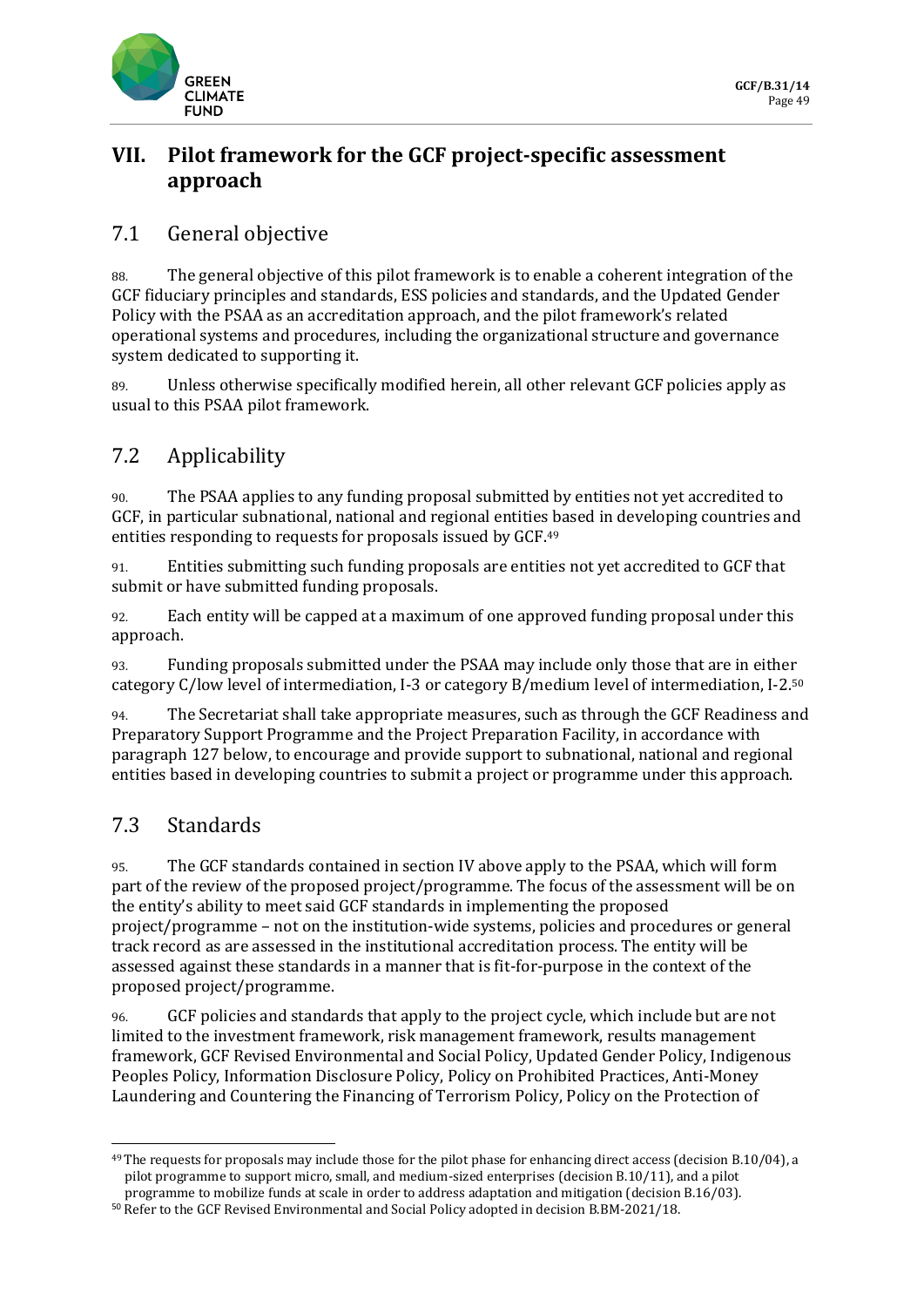

Whistleblowers and Witnesses and MAF, will be applied as usual to the proposed project/programme and the project cycle for consideration of the funding proposal.

### 7.4 Project-specific assessment approach process

#### **7.4.1. Process**

97. An entity may submit a funding proposal in accordance with section 7.2 above. Entities are encouraged to submit a concept note where possible. The entity should submit its PSAA application alongside the funding proposal or, where possible, the concept note.

98. In accordance with paragraph 47 of the Governing Instrument and the initial noobjection procedure as per decision B.08/10, and for all funding proposals for a project/programme submitted under this approach, the NDA or focal point is required to submit a letter including both the nomination of the entity (applicable to subnational, national and regional entities based in developing countries only) and its no-objection for the proposed project (for all entities). This letter will be a confirmation from the NDA or focal point that the funding proposal fits under national priorities and country ownership, in line with decision B.17/09, paragraph (f).

99. The Secretariat will undertake a project-specific assessment of the entity's ability to undertake the project; this will be included in the Secretariat's assessment of the funding proposal (see figure 8).

#### **Figure 8: Process for the pilot framework for the project-specific assessment approach**



**Board decision milestone: Partnership and Project approval**

\* The Secretariat will augment its capacity by using external experts, third-party organizations and/or service providers to support it in undertaking such assessments on its behalf. \*\* The independent TAP review focuses on the funding proposal, in line with its terms of refence per decision B.09/10, paragraph (a).

Abbreviations: PSAA = project-specific assessment approach, TAP = independent technical advisory panel.

- 100. The PSAA process will be based on two main stages:
- (a) Stage I: project-specific assessment of the entity and consideration of the funding proposal; and
- (b) Stage II: final arrangements.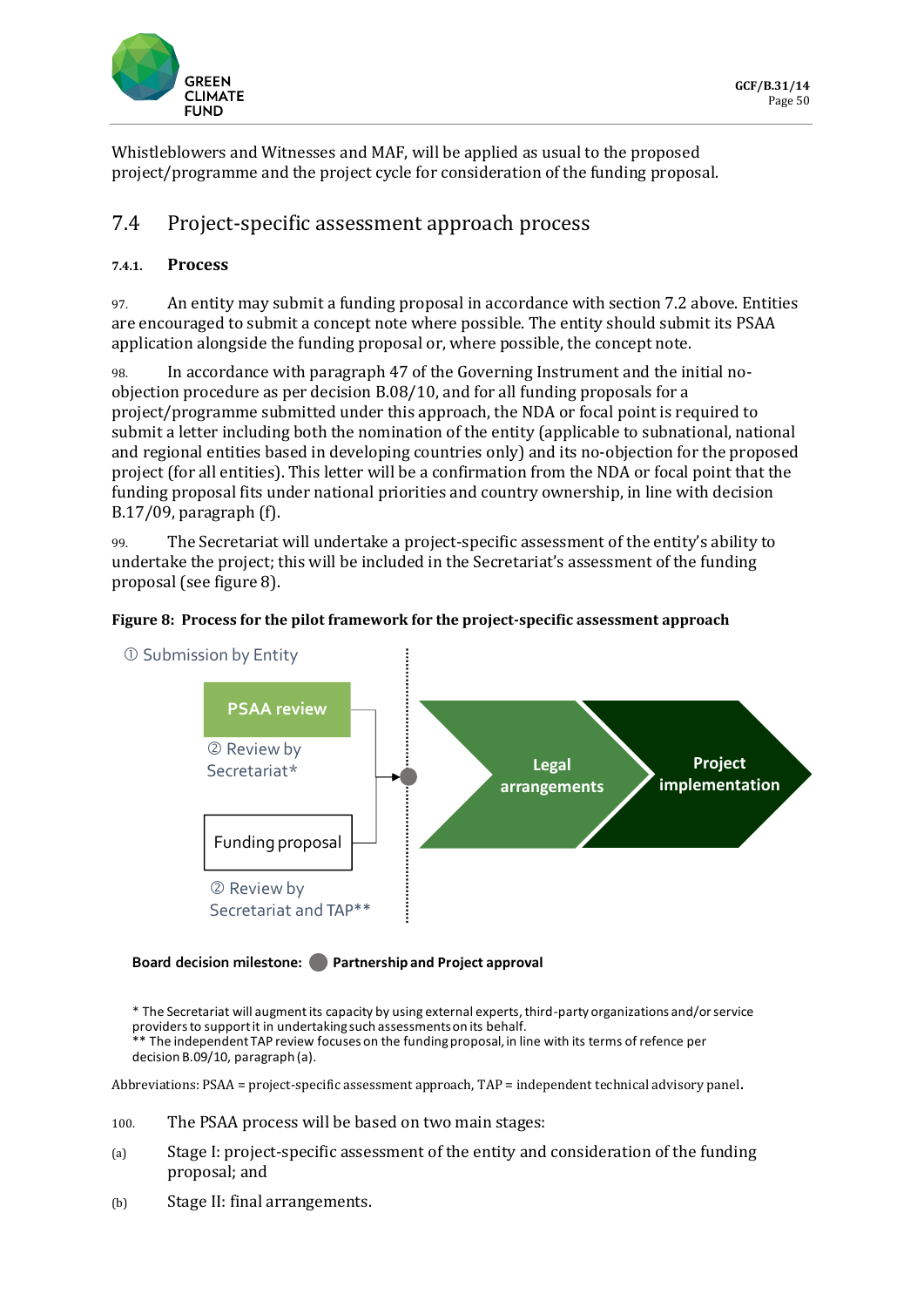

- 101. The purpose of Stage I is three-fold:
- (a) To determine whether the project being submitted has the potential to broaden access to GCF resources by entities to whom institutional accreditation does not readily respond;
- (b) To determine whether the entity submitting a funding proposal has appropriate legal status and sufficient institutional capabilities to implement the proposed project/programme in a manner that meets the GCF fiduciary, environmental, social and gender policies and standards (institutional capacity assessment in section 7.4.2 below); and
- (c) To assess the funding proposal submitted by the entity, following the established procedure for the simplified approval process or the standard proposal approval process, as applicable.

102. Unless stated otherwise in this annex, the Secretariat will undertake an assessment of the proposed project/programme and the entity submitting the funding proposal in a manner consistent with all relevant GCF policies, and will also build on assessments previously undertaken by GCF, where applicable.

103. The Secretariat will augment its capacity to support it in undertaking such assessments on its behalf.

104. The results of the PSAA assessment and assessment of the funding proposal will be presented to the Board for a funding decision.

The Board's consideration of whether to work with that particular entity for the proposed project will be taken into account as part of its consideration of the funding proposal.

106. The Board's consideration of whether the implementation of such a project will be an important step in further building the capacity of such an entity for future engagement with GCF as an AE under the institutional accreditation process, should the entity be interested in doing so and, in the case of subnational, national and regional entities based in developing countries, be nominated by the NDA for institutional accreditation.

107. Stage II will conclude the process through the validation and finalization of formal arrangements between the applicant and GCF upon the successful completion of Stage I.

#### **7.4.2. Entity's institutional capacity assessment**

108. The PSAA, as a part of the assessment of the proposed project, will include an assessment of the entity's institutional capacities to implement the proposed project. This will include:

- (a) How the entity could contribute to the mandate of GCF;
- (b) Potential reputational risks to GCF;<sup>51</sup>
- (c) Legal status: the entity has full legal capacity and independent legal personality within the relevant jurisdiction that enables it to undertake the proposed project/programme to be considered for funding by GCF and to undertake the same responsibilities with respect to project/programme implementation as an AE and enter into legal agreements with GCF in its own name;

<sup>51</sup> As defined in the GCF Risk Management Framework adopted in decision B.19/04. Specifically, see section V titled "Reputation Risk Management" in the risk management framework component VI – non-financial risk policy.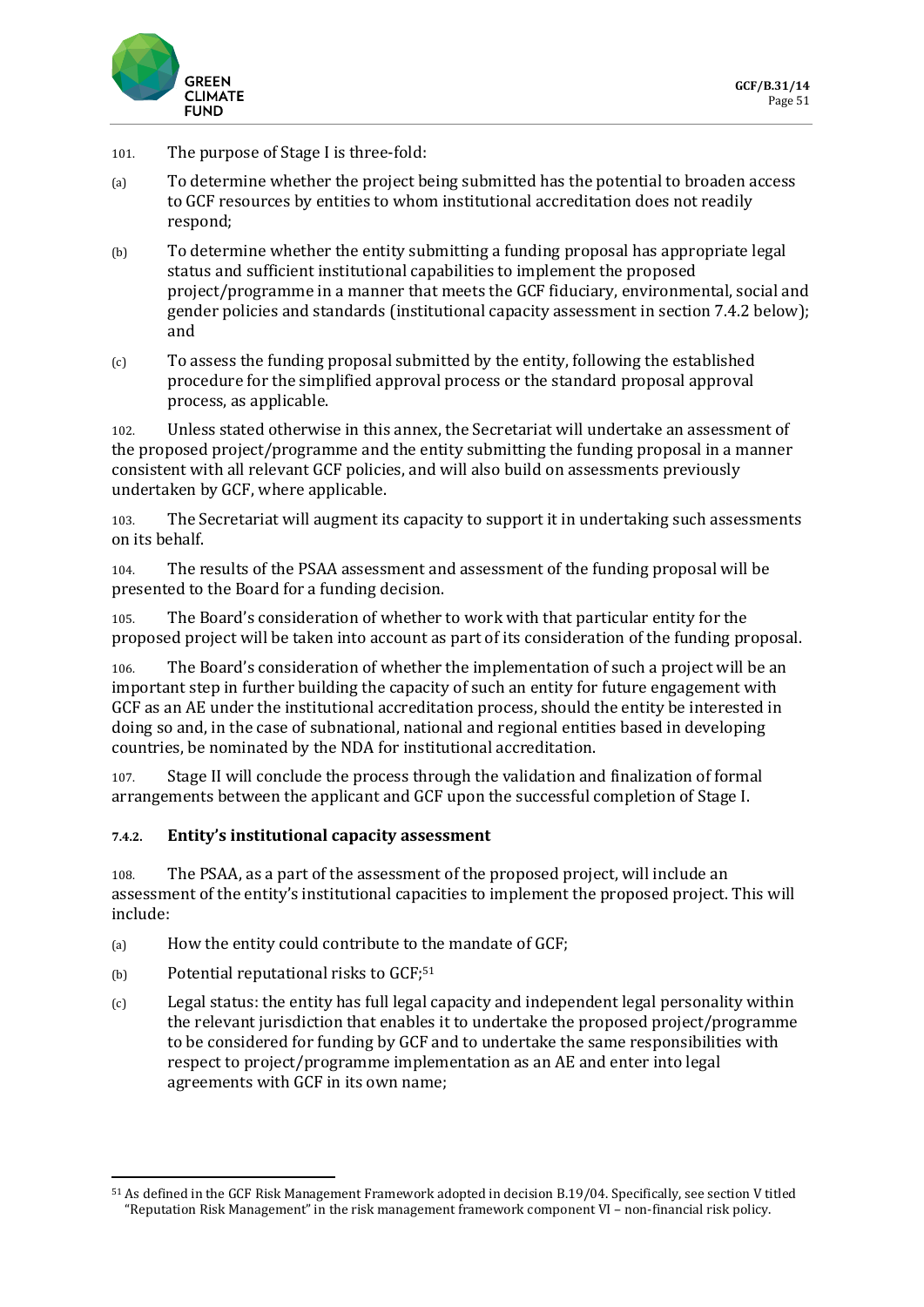

- (d) How the entity meets the GCF fiduciary standards and principles contained in section IV above at the institutional level that allow it to implement the proposed project/programme; and
- (e) Whether the entity has the capacity to manage relevant E&S (including SEAH) and gender risks (in line with the environmental, social and gender-related policies and standards indicated in section IV above) and the scaled risk-based approach<sup>52</sup> at the institutional level that allows it to implement the proposed project/programme.

109. Notwithstanding that all entities are required to meet the standards listed in section IV above, the PSAA will entail two steps: capacity checks at both the project and the institutional level and an overall capacity assessment. They will be applied in a fit-for-purpose manner in the assessment of the entity's capacities to implement the proposed project/programme, as detailed below.

- 110. Step 1: Capacity checks:
- (a) Institutional capacity check. This check will focus on those elements that are most needed to ensure that an entity has the institutional capacity to implement the proposed project/programme. This check would include, as applicable:
	- (i) Review of internal control mechanisms such as financial controls, organizational structure, anti-money laundering, countering the financing of terrorism and other prohibited practices, and fraud and mismanagement systems, in so far as they relate to the undertaking of the proposed project; and
	- (ii) Depending on the E&S risk level and relation to the financing structure of the proposed project/programme, institutional function, environmental and social management system including organizational structure and competency on E&S due diligence, monitoring, reporting and review processes to assess and manage E&S risks and impacts, stakeholder and indigenous peoples engagement, information disclosure, consultations and grievance redress mechanisms. This check will also look into the functions, structure and competency to address gender issues as may be assessed in the proposed projects; and
- (b) Project track record check. The entity will submit examples of projects that the entity has implemented in the past that are similar to the proposed project in terms of (1) project/programme size; (2) E&S risk category; and (3) financial instruments and financing modalities. Preferably, the entity will have examples of both completed and current projects. An indicative list of information to be provided may include:
	- (i) Fiduciary standards information:
		- 1. Organizational structure and chart, including evidence of independent legal personality and legal capacity;
		- 2. Structure, involvement and experience of oversight bodies (e.g. audit committee and audit function), including a board of directors or equivalent of the entity, and quality and experience of senior management;
		- 3. Previous track record in the country or region where the proposed project/programme would take place;
		- 4. Entity profile in terms of types of past activities (e.g. assets built in the past, products and services sold, percentage of revenue generated from activities), information on the current projects portfolio, and forecasted

<sup>52</sup> Decisions B.07/02, B.08/02, B.19/10 and B.BM-2021/18.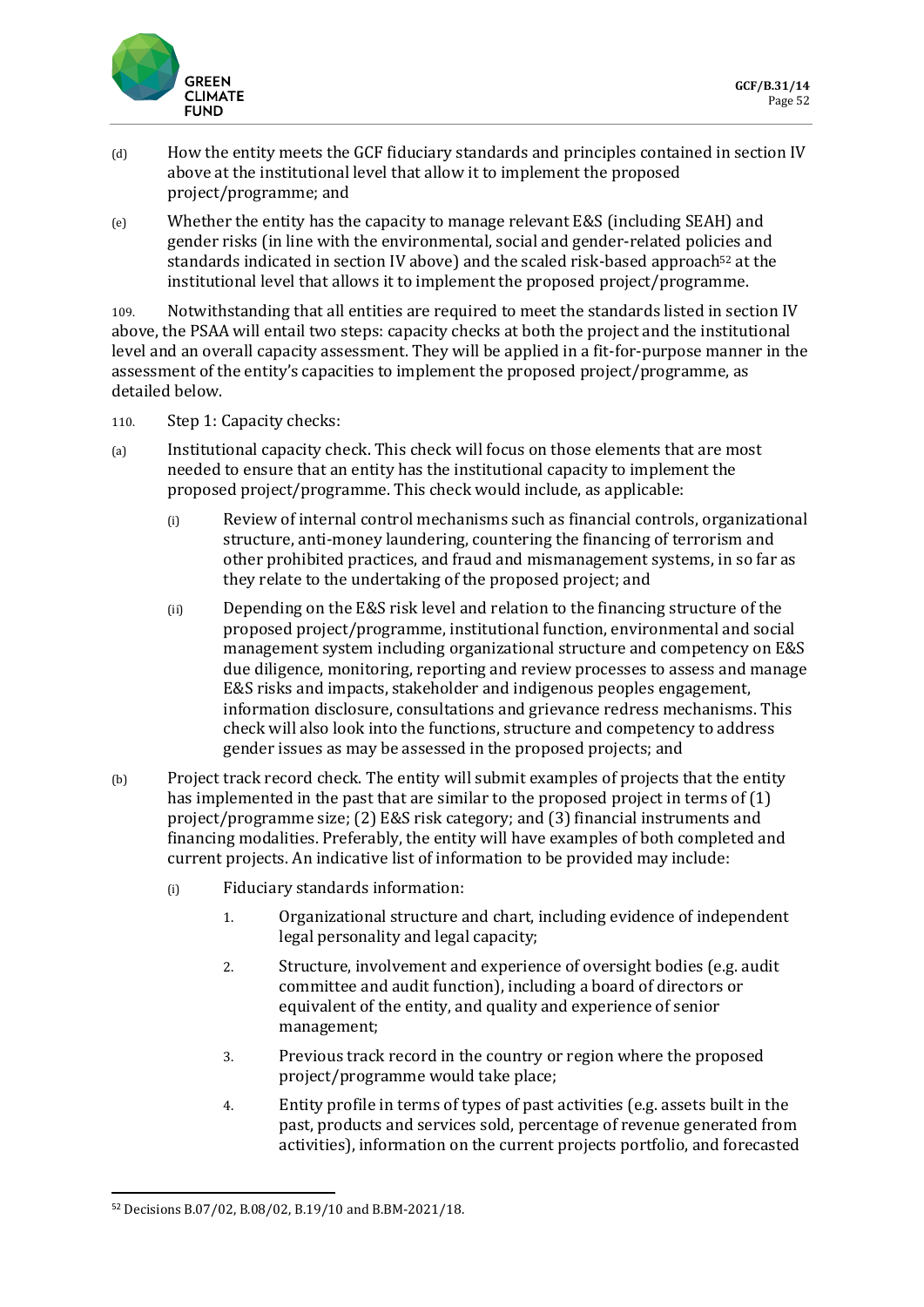

profile of the entity for the near future (e.g. three years), including its investment strategy;

- 5. Basic financial information (e.g. balance sheet and profit and loss statement) and ratios to assess company sustainability for the proposed project/programme duration;
- 6. Evidence of structure and use of financial instruments in past projects that are relevant to the proposed project/programme. This may include evidence of the entity's project management experience;
- 7. Where applicable, a project-specific procurement plan on a rolling basis and evidence of procuring various types of goods, works and services in similar projects, including experience and capacity to select, manage and oversee executing entities;
- 8. Application of prohibited practices, anti-money-laundering and countering the financing of terrorism requirements, including due diligence such as "know-your-customer" checks and similar due diligence of the executing entities in the proposed project/programme;
- 9. Disclosure of past incidences of fraud, non-compliance and malpractice;
- 10. Institutional and contractual arrangements with executing entities for similar financing structures applied in past projects/programmes;
- 11. Risk management and risk identification systems and procedures to be applied in the planning and implementation process of the proposed project/programme;
- 12. Project-specific financial audits, including audits of procurement activities, or similar reviews for projects/programmes similar to the proposed project/programme;
- 13. Monitoring and evaluation plans and reports and evaluation reports, including terminal evaluations. Completed projects should include project-specific financial audits and terminal evaluations or similar reviews, including audits of the expenditures and results compared with planned budget and implementation plans;
- 14. Audit and assurance reports (external and internal) of the entity's financial management and control systems/framework, including on financial mismanagement, anti-money-laundering and countering the financing of terrorism, and prohibited practices, such as fraud, corruption as well as whistleblowing;
- 15. Information on the internal governance reliability of the entity, its internal policies, code of conduct and/or code of ethics, and internal monitoring of legal and information technology issues;
- 16. Credit ratings received from international and national rating agencies, or evaluation reports/reviews received from multilateral and bilateral organizations on the entity's performance in the past regarding financial management capabilities for projects/programmes similar to the one proposed;
- 17. Information technology arrangements for disclosing project-related information (e.g. website/webpage or publicly available reports), where the information on project/programme progress and completion is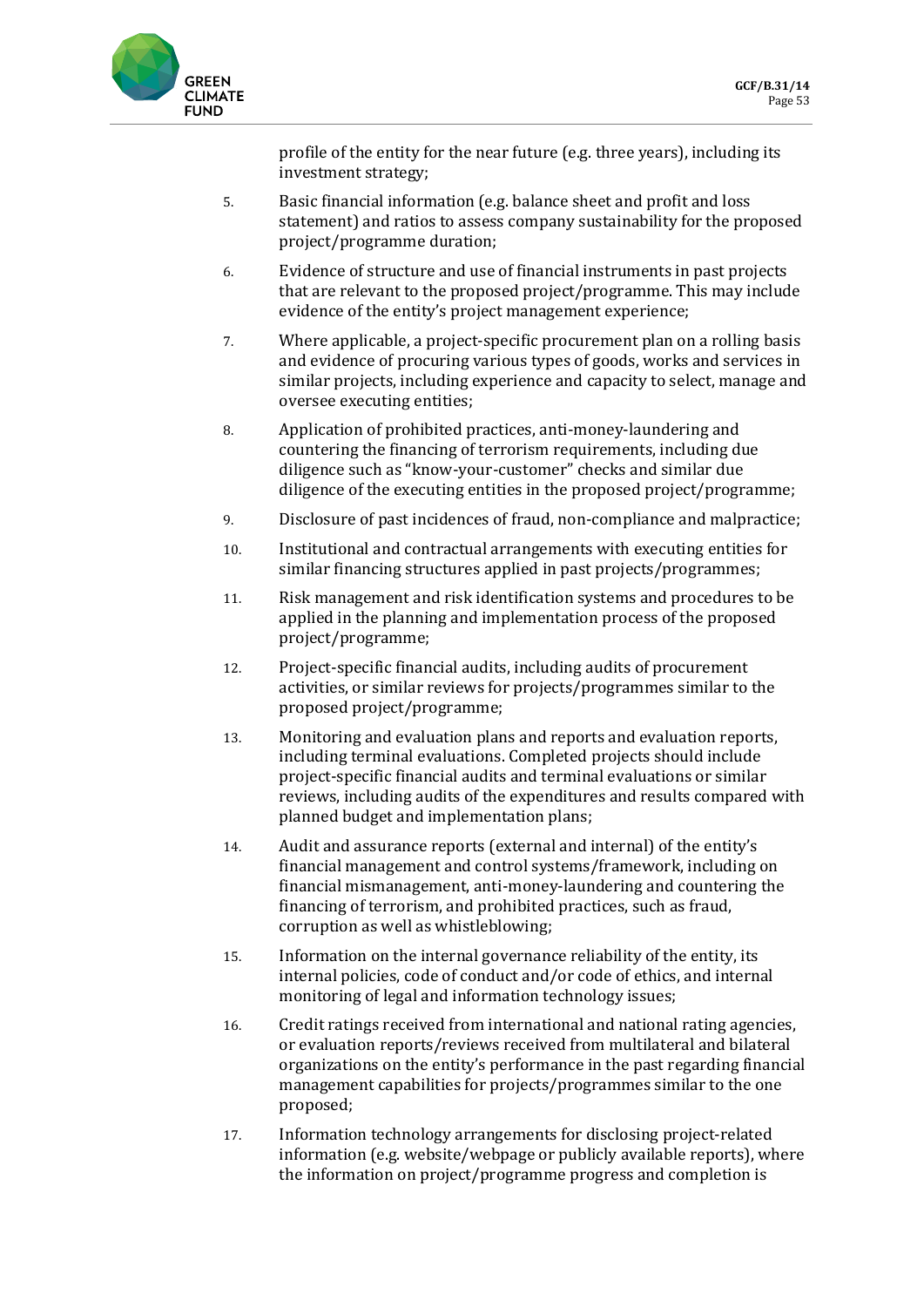

published as well as a weblink for the public to submit comments or complaints that would be used in the proposed project/programme;

- 18. Records of any complaints received from the public and employees with regard to the implemented projects in the past, and records of incidents of fraud/malpractice identified and investigated together with the information on the status of the investigation process;
- 19. Such other best practices in fiduciary management as may be applicable/appropriate to the specific project/programme; and
- 20. Information on the entity's ability to safeguard the interests of GCF, including the disclosure of any potential conflicts of interest that may arise out of its role to implement the project/programme or inconsistencies with GCF fiduciary standards, ESS policies and standards and Updated Gender Policy; and
- (ii) Environmental, social and gender information:
	- 1. For a category B/medium level of intermediation 2 (I-2) project/programme, a sample of E&S risk screening, categorization and assessment (environmental and social impact assessments, E&S audits and/or related safeguards instruments), environmental and social management plans, E&S management system/framework and/or related E&S risk management plans, E&S monitoring, supervision and evaluation reports, results of E&S project audits, environmental, health and safety permits and clearances, information disclosure and stakeholder engagement activities, grievance redress mechanism, compliance and non-compliance (grievance) reports of past projects/programmes that are similar to the proposed project/programme;
	- 2. For a category C/low level of intermediation 3 (I-3) project/programme, a sample of E&S risk screening and categorization, and management plan (if any) of the minimal E&S risks and/or impacts and stakeholder engagement activities, grievance redress mechanism, compliance and non-compliance (grievance) reports of past projects/programmes that are similar to the proposed project/programme;
	- 3. Gender policies and initiatives, including a sample of gender assessments and gender action plans to mainstream gender considerations that have been applied in past projects/programmes that are similar to the proposed project/programme; and
	- 4. Environmental and social management system certifications and sustainability reports.

111. Step 2: Overall capacity check. Based on the institutional capacity and project track record checks, the entity may be assessed to have potentially high capacity in certain areas (e.g. financial management) and low capacity in other areas (e.g. management of E&S and gender risks) as follows:

(a) High capacity would indicate that the entity has a well-developed financial management system, a well-functioning control framework, including risk management, and robust systems and policies in place to prevent money-laundering and the financing of terrorism and other prohibited practices, such as fraud and corruption, and with sufficient scope to manage E&S and gender risks and impacts with a low likelihood of negative impact on the entity's ability to undertake the proposed project as designed;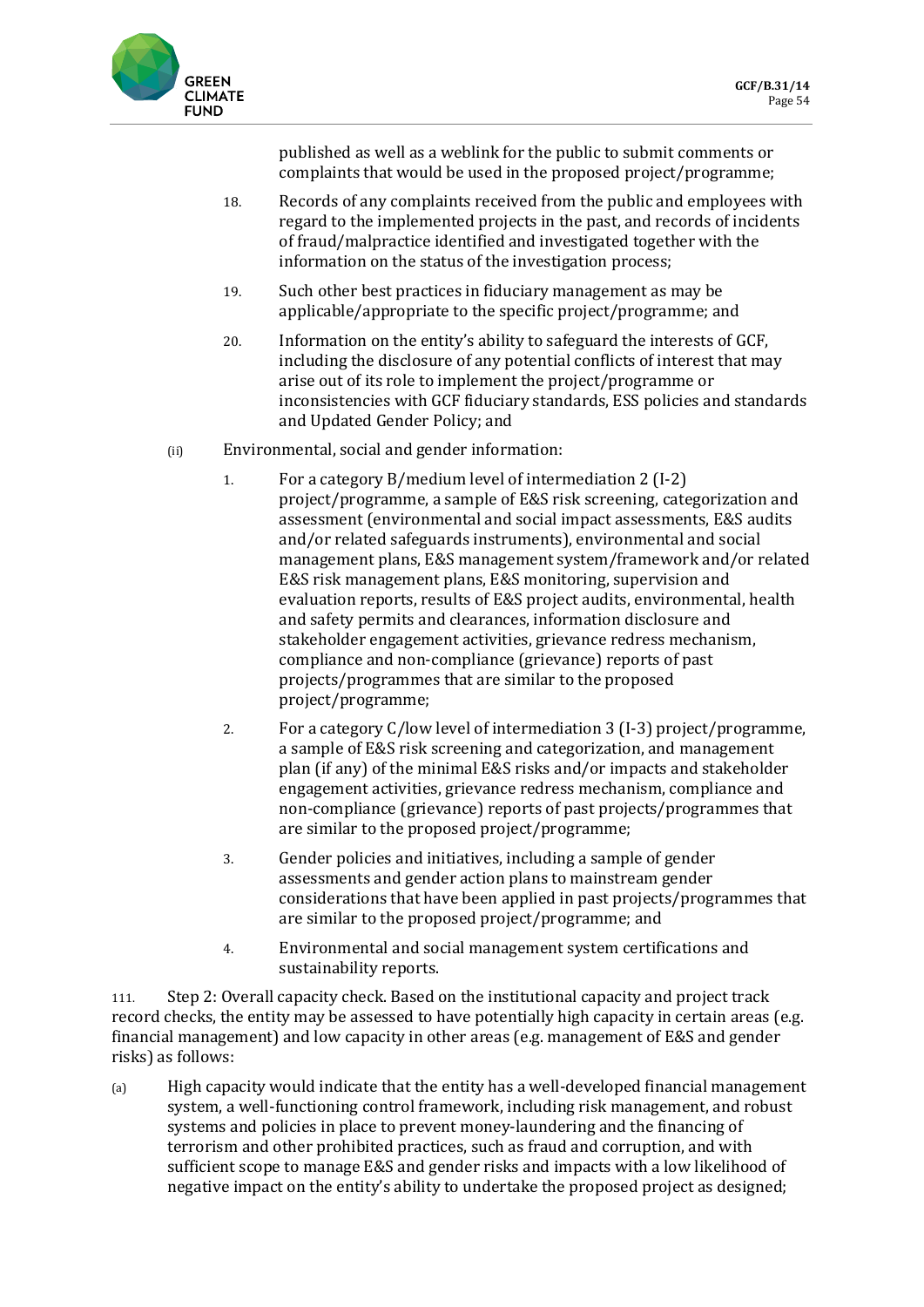

- (b) Medium capacity would indicate that the entity has a developed financial management system, a functioning control framework, including risk management, and systems and policies in place to prevent money-laundering and the financing of terrorism and other prohibited practices, such as fraud and corruption, and with scope to manage E&S and gender risks and impacts with moderate likelihood of potential negative impact on the entity's ability to undertake the project as designed; and
- (c) Low capacity would indicate an underdeveloped financial management system and/or weak control framework, little or no risk management, and inadequate systems and policies in place to prevent money-laundering and the financing of terrorism and other prohibited practices such as fraud and corruption, and with inadequate scope to manage E&S and gender risks and impacts with a significant likelihood of potential negative impact on the entity's ability to undertake the project as designed.

112. If the entity is assessed to have high capacity to undertake the proposed project/programme, and if the funding proposal assessment is also positive, the Secretariat would recommend that the entity is able to undertake the proposed project/programme.

113. If the entity is assessed to have medium capacity to undertake the proposed project/programme, and if the funding proposal assessment is positive, potential mitigating factors shall be required (e.g. conditions prior to project implementation (such as grievance redress mechanisms), conditions during project implementation, requesting a partnership with another entity) before the Secretariat may recommend the funding proposal to the Board for its consideration. The Secretariat should only advance the funding proposal if there is a reasonable expectation that the gaps leading to the medium capacity assessment can be addressed.

114. If the entity is assessed to have low capacity to undertake the proposed project/programme, the Secretariat will not recommend the funding proposal, and the entity would need to address the gaps identified prior to further consideration of the funding proposal under the PSAA. NDAs may request support for such entities under the Readiness and Preparatory Support Programme to address the gaps identified.

### **7.4.3. Proposal approval**

115. Funding proposals recommended by the Secretariat under this approach shall be submitted to the Board for consideration during its regular meetings. Entities with funding proposals approved under this approach shall be deemed accredited only for the purposes of such approved funding proposal.

#### **7.4.4. Legal arrangements and post approval**

116. The entity submitting a funding proposal to GCF under this approach will be subject to the same responsibilities with respect to project/programme implementation as an AE were it to submit the same funding proposal under the normal GCF funding modalities, and such responsibilities will, during Stage II, be codified in legal arrangements similar to the template AMA<sup>53</sup> and FAA as may be relevant to the approved project/programme.

117. The legal arrangements for PSAA projects/programmes will typically consist of a single agreement that is a hybrid of the AMA and FAA, and that will need to take into account the fact that the institutional assessment was undertaken in the context of the overall assessment of the relevant project rather than as per the institutional accreditation process. As such, the PSAA legal arrangements are likely to contain provisions, principally in the form of representations and covenants, that are not currently set out in the AMA or FAA.

<sup>53</sup> Decision B.12/31, and updated to include relevant Board decisions since the twelfth meeting of the Board.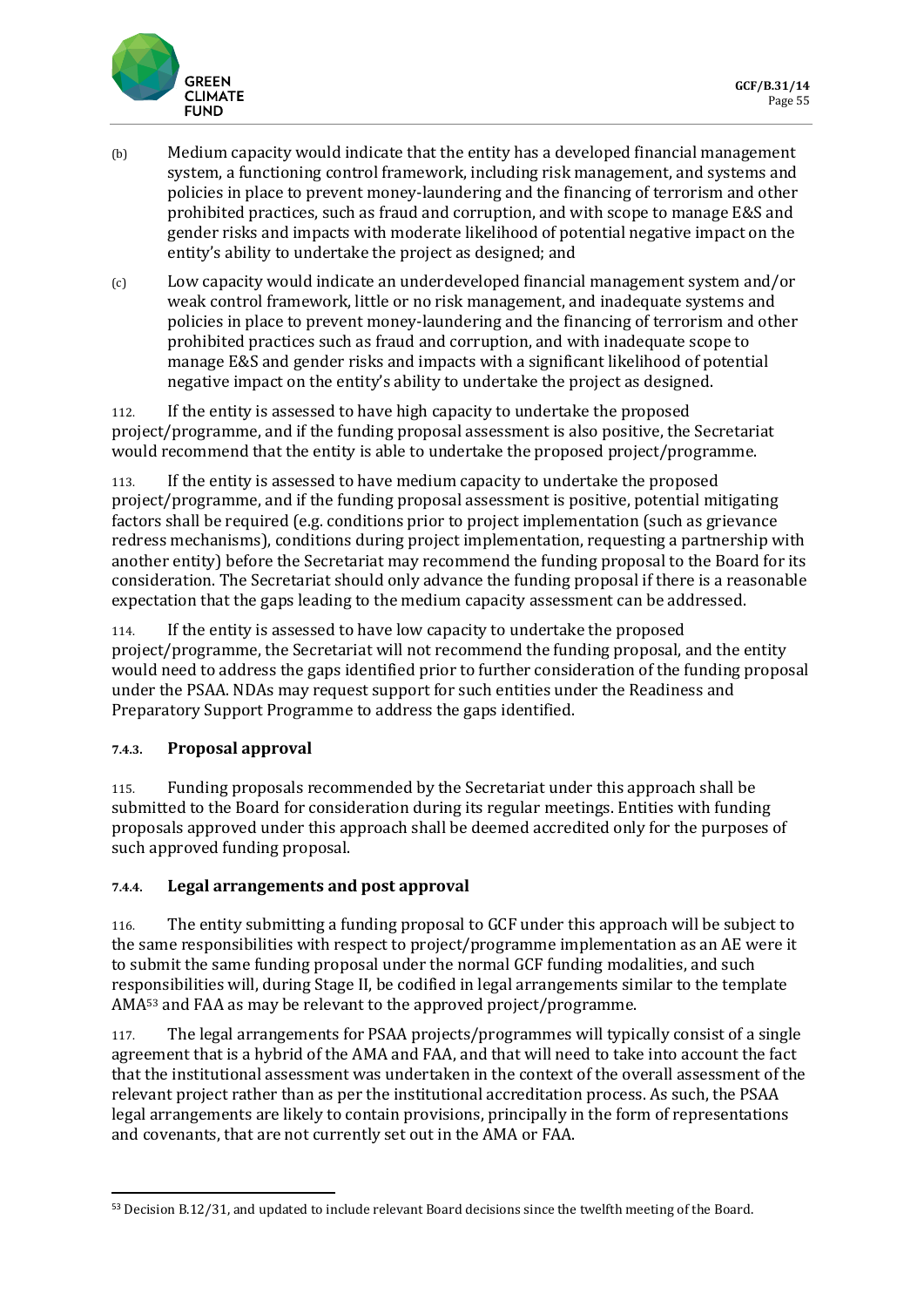

118. The existing process for AMA approvals defined in decision B.12/31 regarding the Secretariat and the Risk Management Committee of the Board and, where there are material deviations, approval by the Board, will be applied to PSAA legal agreements insofar as only the AMA-related provisions for the partnership are concerned.

# 7.5 Fees for assessing the entity

119. The Policy on Fees for Accreditation of the Fund<sup>54</sup> applies to entities under the PSAA, except that fees for the PSAA application shall be calculated at the ratio of 80 per cent of the fees payable under the said policy.<sup>55</sup> PSAA application fees shall be paid only after the Secretariat concludes its assessment of: (i) the entity's institutional capacities to implement the proposed project, pursuant to section 7.4.2 above, as 'high' or 'medium'; and (ii) the funding proposal in accordance with stage 5.1 of the updated project and programme activity cycle, but before the Secretariat submits the funding proposal to the independent Technical Advisory Panel for review under stage 5.2 of the updated project and programme activity cycle.

### 7.6 Entity fees for projects/programmes approved under project-specific assessment approach

120. The policy on fees for accredited entities<sup>56</sup> applies to entities under the PSAA with respect to the accompanying project/programme.

# 7.7 Monitoring and accountability

121. The initial MAF for AEs<sup>57</sup> regarding project-level monitoring and reporting will apply to entities under the PSAA with respect to project/programme implementation, as applicable. Considering the context of the project/programme, the legal agreement between GCF and the entity will also reflect the relevant reporting requirements under the PSAA legal agreement, similar to such requirements contained in the template AMA and FAAs with respect to project/programme implementation.

122. In line with decision B.10/06, paragraph (j), to advance the goal of GCF to promote the paradigm shift towards low-emission and climate-resilient development pathways in the context of sustainable development, entities under PSAA with an approved accompanying funding proposal will be required to report every year to the Board through the Secretariat on the extent to which the entity's overall portfolio of activities beyond those funded by GCF has evolved in this direction during the implementation period of the approved project.

123. The Secretariat will report to the Board on an annual basis on the operationalization and implementation of the PSAA.

124. The Secretariat may augment its capacity to undertake reviews of reporting related to the PSAA entity and accompanying funded activity, for which such budget request shall be included in the administrative budget of the Secretariat, subject to approval by the Board.

## 7.8 Review of project-specific assessment approach

<sup>54</sup> Decision B.08/04.

<sup>55</sup> Refer to the table contained in annex VI to decision B.08/04 titled "Structure of fees for accreditation to the Fund".

<sup>56</sup> Decision B.19/09.

<sup>57</sup> Decision B.11/10.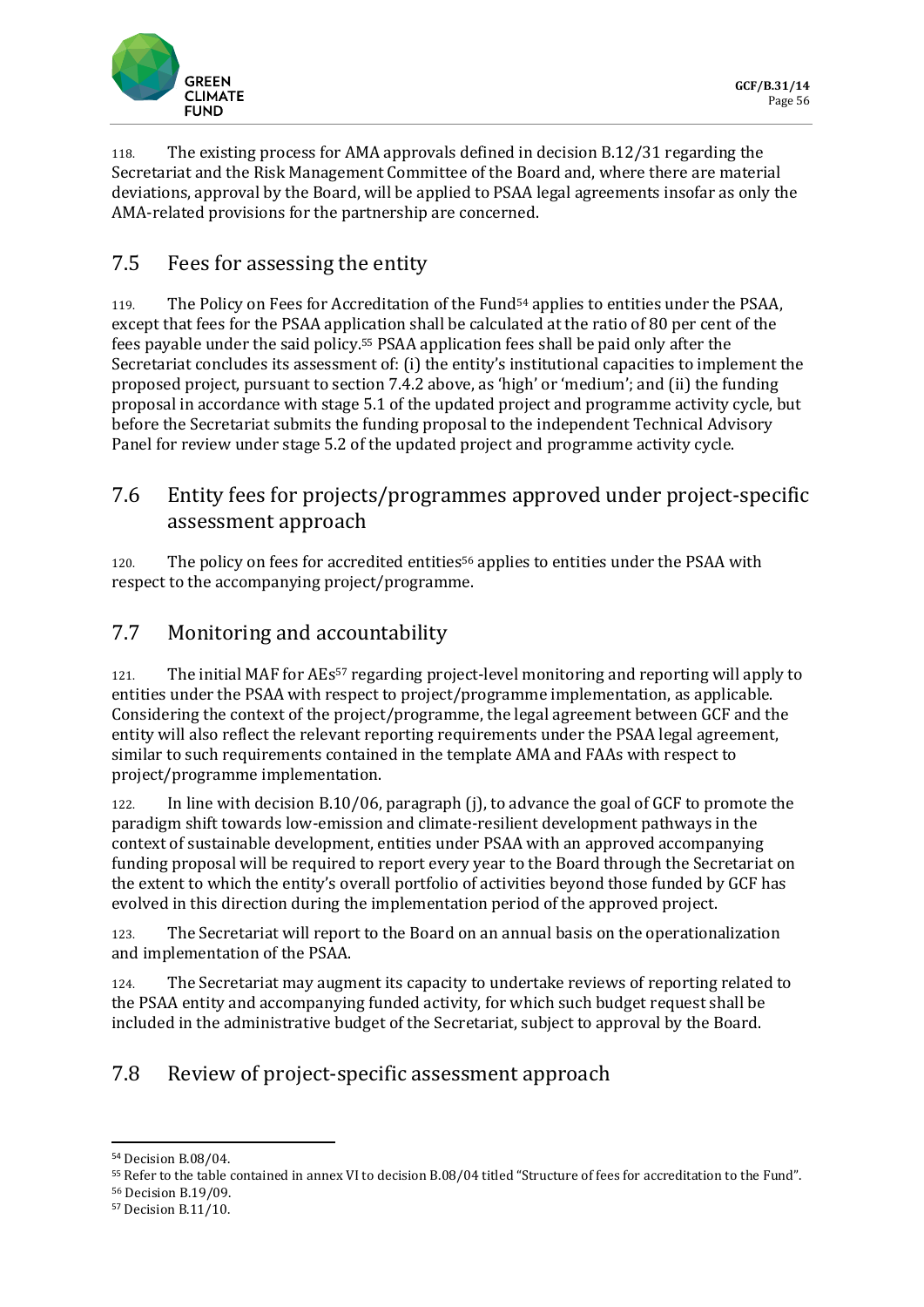

125. A review of the pilot framework for the PSAA will take place after the initial three years of operationalizing the PSAA.

### 7.9 Additional considerations

126. Entities that have submitted a complete application for PSAA and that have submitted a project or programme concept note that has been reviewed by the Secretariat, determined to be satisfactory with regard to the GCF investment criteria and endorsed to be developed into a funding proposal, and that has been assessed to have high or medium capacity as per section 4.2 above, may request financial support under the Project Preparation Facility to help to develop the concept note into a funding proposal.

## **VIII. Readiness and Preparatory Support Programme**

127. The revised Readiness and Preparatory Support Programme<sup>58</sup> and the Readiness and Preparatory Support Programme Strategy 2019–2021 contain the objectives and outcomes of the programme. In particular, Objective 1: Capacity-building refers to GCF recipient countries and relevant stakeholders set up of adequate systems – human, technical and institutional – that enable them to fulfil their roles and responsibilities towards the GCF and enhance their ability to achieve their objectives.

128. The objectives and outcomes of the Readiness Programme relevant for direct access applicants and direct access AEs (collectively referred to as DAEs) include:

- (a) Objective 1: Capacity-building and Outcome 1.2 refer to DAEs having established capacity to meet and maintain GCF standards for accreditation, and accredited DAEs have the capacity to develop a pipeline of projects and effectively implement GCFfunded activities;
- (b) Objective 2: Strategic frameworks and Outcome 2.3 refer to entity work programmes of accredited DAEs having been developed, which are aligned with the priorities of the countries, including country programmes and the GCF result areas;
- (c) Objective 4: Pipeline development and Outcome 4.2 refer to an increase in the number of quality funding proposals developed and submitted from accredited DAEs; and
- (d) Objective 5: Knowledge-sharing and learning and Outcome 5.1 refer to best practices with respect to institutional capacity-building, direct access and pipeline development that are developed and disseminated to strengthen engagement by NDAs, DAEs and delivery partners with the GCF.

129. NDAs/focal points and DAEs are encouraged to seek readiness support towards these objectives and outcomes.

### **IX. Complementarity and coherence with the accreditation processes of other relevant funds**

130. Following the principle of complementarity and coherence that underpins the operational modalities of GCF, as outlined in the Governing Instrument, the accreditation framework will also pursue complementarity and coherence with the accreditation frameworks and processes of other relevant funds.

<sup>58</sup> Decision B.22/11, paragraph (f) and annex IV thereto.